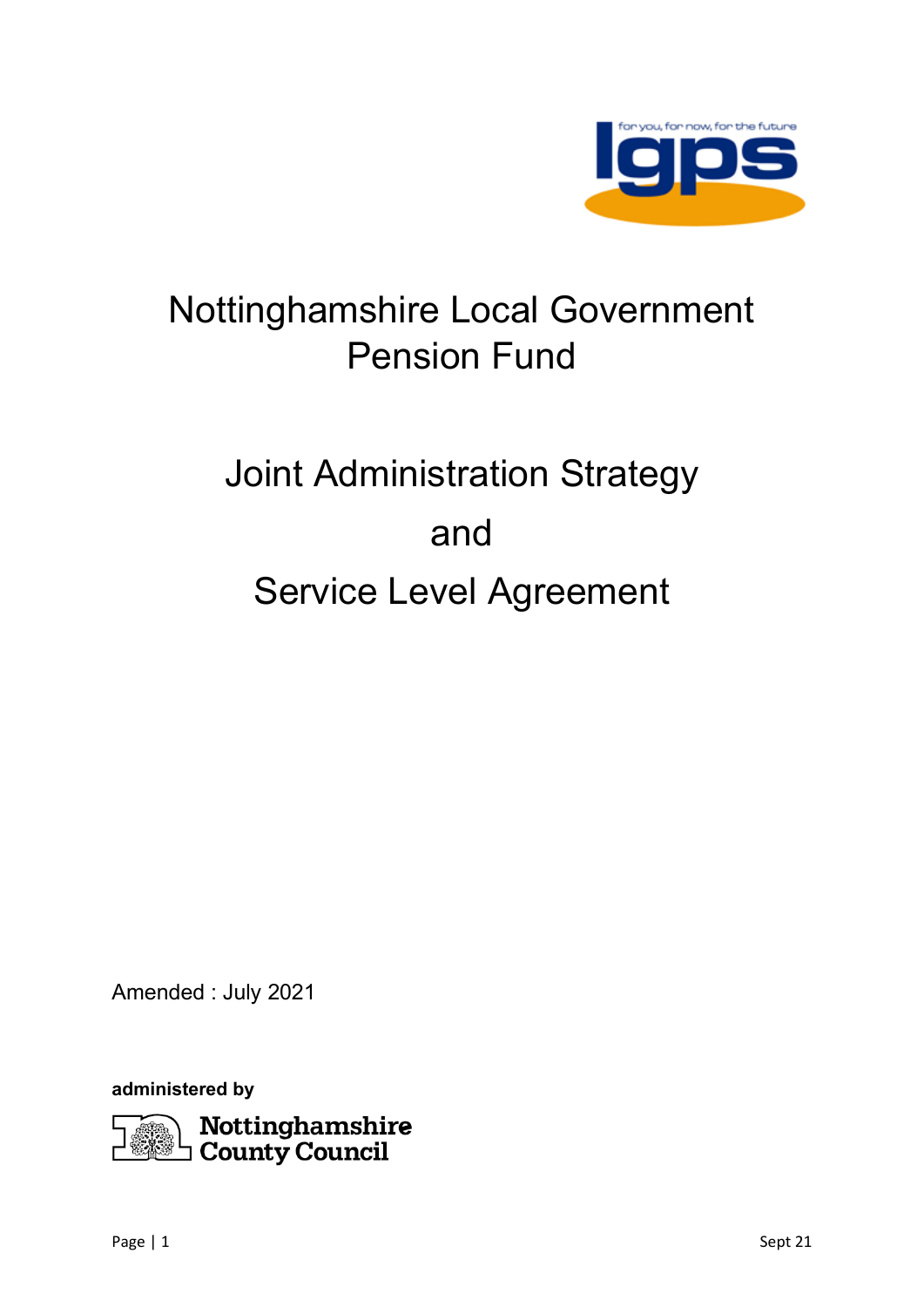## **Contents**

- **1.0 Introduction**
- **2.0 Background**
- **3.0 Strategic aims**
- **4.0 Regulatory framework**
- **5.0 Nottinghamshire Local Pension Board**
- **6.0 Key objectives**
- **7.0 Establishing levels of performance**
- **8.0 Quality**
- **9.0 GDPR**
- **10.0 Administration standards**
- **11.0 Performance standards**
- **12.0 Procedures for compliance**
- **13.0 Liaison and communication**
	- **13.1 Authorised contact for employers**
		- **13.2 Liaison and communication**
- **14.0 Improving employer performance**
- **15.0 Circumstances where the administering authority may levy costs associated with the employing authority's poor performance**
- **16.0 Circumstances where costs might be recovered**
- **17.0 Calculation of costs incurred**
- **18.0 Disputes**
- **19.0 Consultation**
- **20.0 Review process**

**Appendix A: Service Level Agreement**

**Appendix B: Schedule of Charges**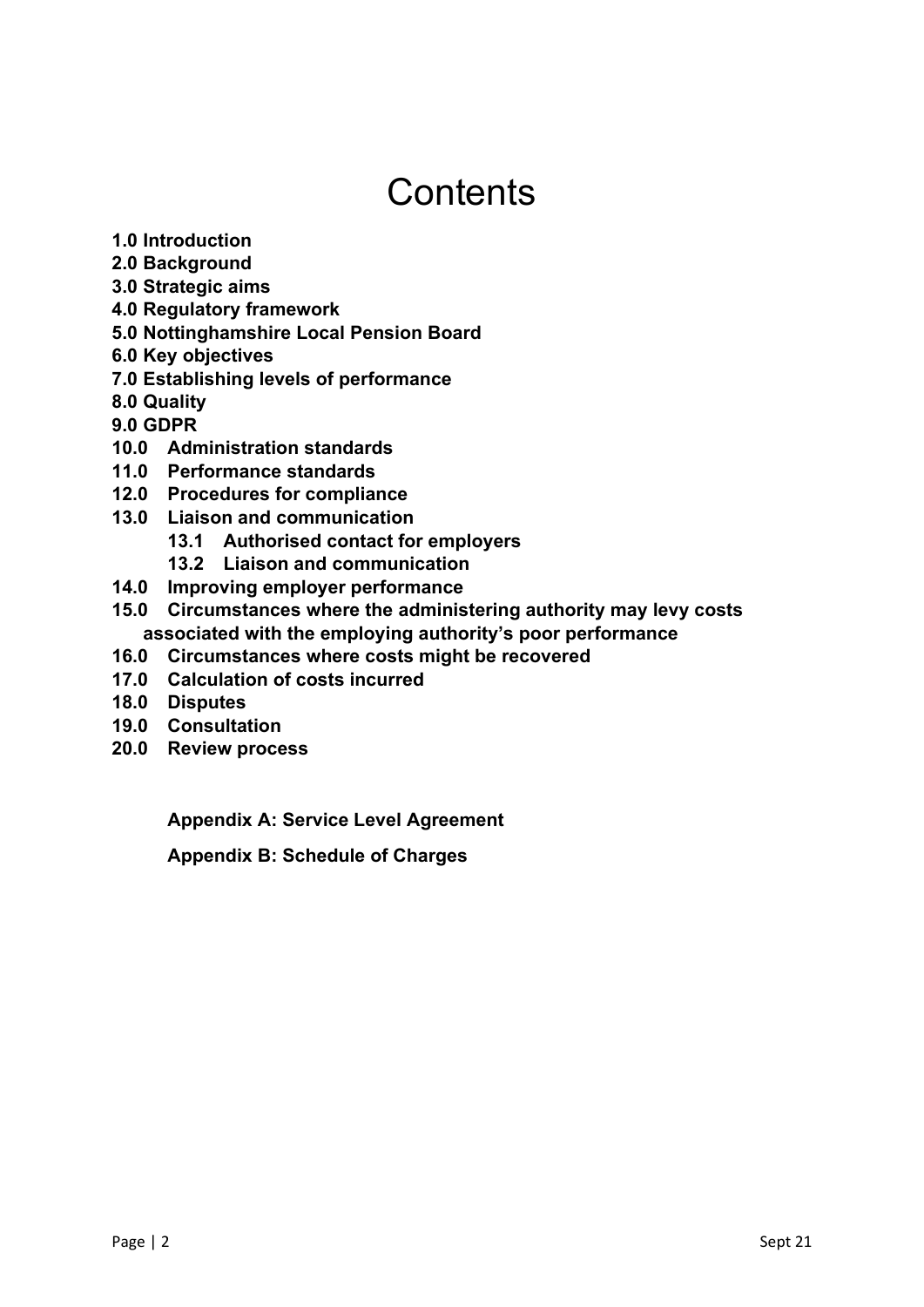#### **1.0 Introduction**

An administration strategy as allowed for by the Local Government Pension Scheme, is seen as one of the tools which can help in delivering a high quality administration service to the scheme member and other interested parties. Delivery of a high quality administration service is not the responsibility of one person or organisation but is the joint working of a number of different parties.

The following is the Pension Administration Strategy of the Nottinghamshire Fund, administered by Nottinghamshire County Council (the administering authority).

The aim of this strategy statement is to set out the quality and performance standards expected of:

- 1. Nottinghamshire County Council in its role of administering authority and scheme employer
- 2. All other scheme employers within the Nottinghamshire Pension Fund.

It seeks to promote good working relationships, improve efficiency and enforce quality amongst the scheme employers and the administering authority.

From 1 April 2015 the Pensions Regulator (TPR) took responsibility for setting the standards of administration and governance requirements on all administrative aspects of the Local Government Pension Scheme (LGPS).

In addition the Nottinghamshire Local Pension Board has now been established to provide an independent scrutiny role which will assist the Nottinghamshire Pension Fund to achieve regulatory compliance, effective and efficient administration and governance of the pension fund.

#### **2.0 Background**

The LGPS represents a significant benefit to scheme members. Much of the success in promoting the scheme to members and ensuring a high quality service depends upon the relationship between the administering authority and scheme employers in the day to day administration of the scheme.

The administering authority also reminds or alerts employers to the value of the LGPS, thereby helping with recruitment, retention and motivation of employees.

The fund comprises of over 485 scheme employers with active members, and approximately 145,373 (at March 2021) scheme members in relation to the Local Government Pension Scheme (LGPS).

The efficient delivery of the benefits of the LGPS is dependent on sound administrative procedures being in place between the administering authority and scheme employers.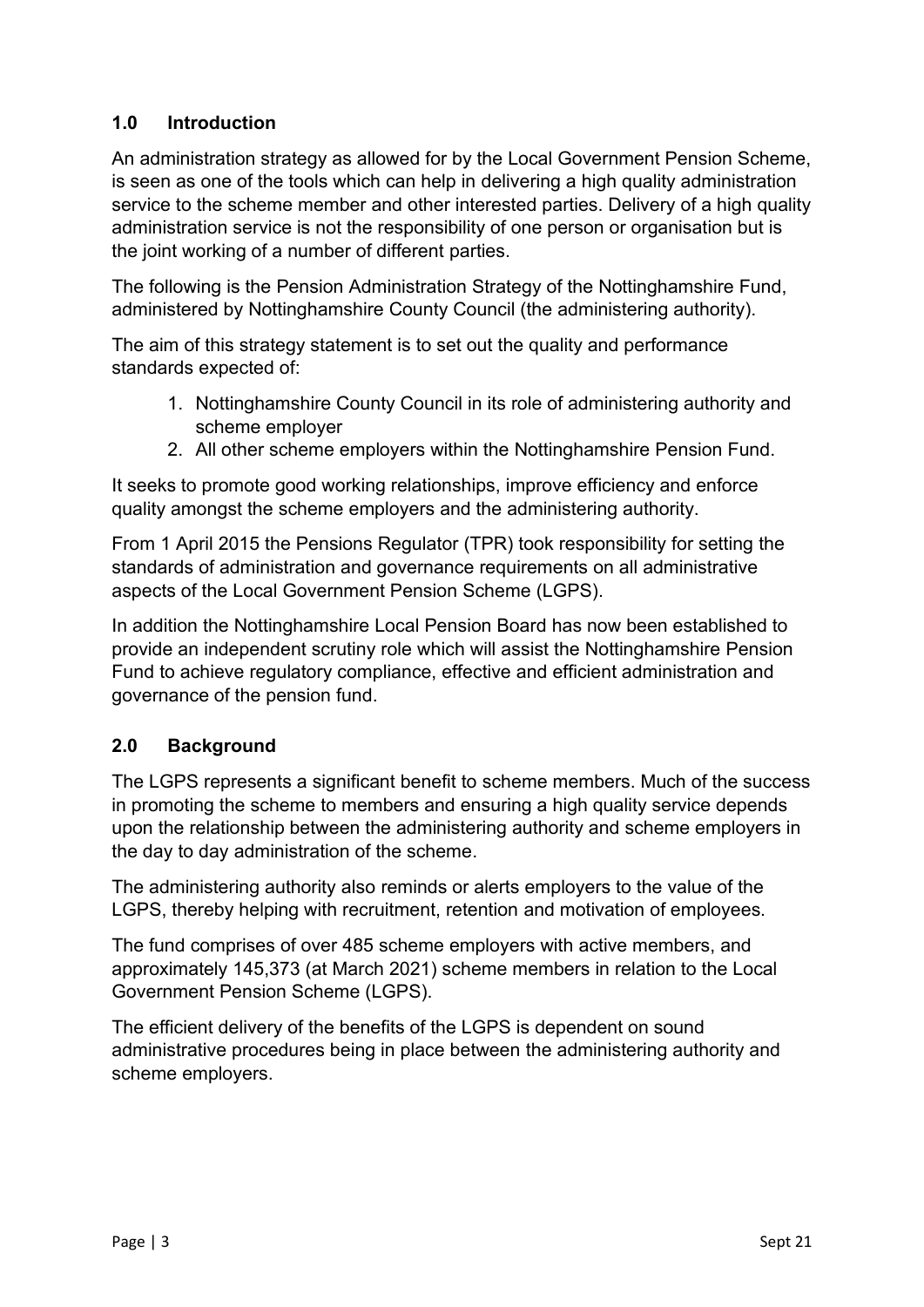#### **3.0 Strategic aims**

The aim of this strategy is to continue progress towards a seamless, automated pension service, employing appropriate technologies and best practice which both significantly improve the quality of information overall and the speed with which it is processed to provide better information for scheme employers and stakeholders and a more efficient service to members. It outlines, in conjunction with the Pension Administration Service Level Agreement as attached, the quality and required performance standards of all fund, scheme employers and admission bodies within the fund.

This strategy is designed to move towards the highest standards of administration through the most efficient and cost effective practices, thereby ensuring a consistent approach to pension administration across all scheme employers in partnership with the fund so that all scheme members ultimately receive the highest standard of service in the most efficient and effective way possible.

#### **4.0 Regulatory framework**

The development and implementation of an Administration Strategy is part of the regulatory frame work of the Local Government Pension Scheme Regulations 2013. These provide the conditions and regulatory guidance surrounding the production and implementation of an Administration Strategy.

Regulation 59 (1) enables an LGPS administering authority to prepare a document ("the Pension Administration Strategy") which contains the following:

- procedures for liaison and communication with their relevant employing authorities
- the establishment of levels of performance which the administering authority and the relevant employing authorities are expected to achieve in carrying out their functions under the LGPS by:
	- o the setting of performance targets
	- o the making of agreements about levels of performance and associated matters
	- $\circ$  such other means as the administering authority considers appropriate
- procedures which aim to secure that the administering authority and the relevant employers comply with the statutory requirements in respect of those functions and with any agreement about levels of performance
- procedures for improving the communication of information by the administering authority and the relevant employing authorities
- the circumstances in which the administering authority may consider giving written notice to a relevant employing authority on account of that employer's unsatisfactory performance in carrying out its functions under these regulations when measured against levels of performance
- such other matters as appear to the administering authority to be suitable for inclusion in that strategy.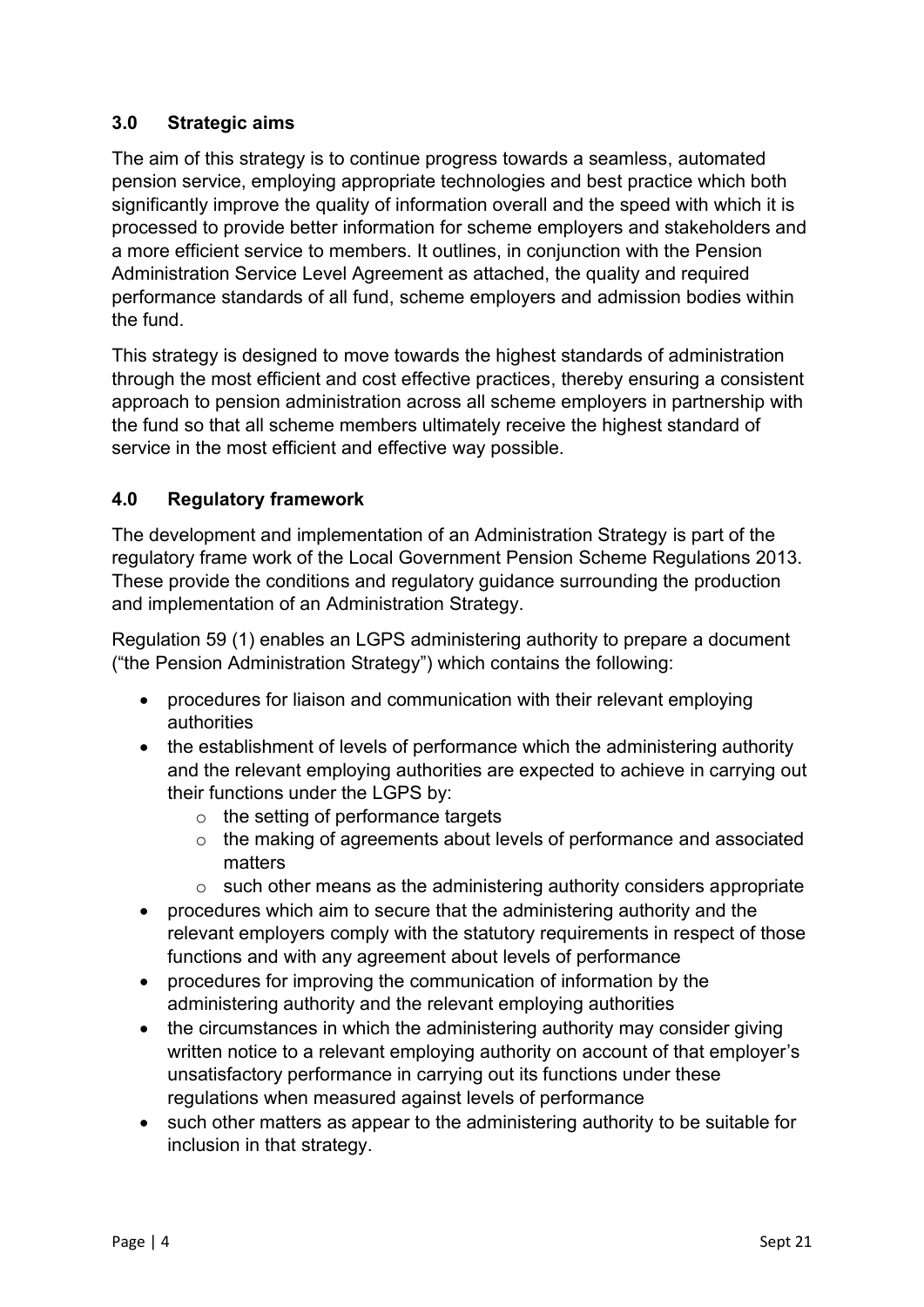In addition, Regulation 59(6) of the administration regulations also requires that where a Pension Administration Strategy is produced, a copy is issued to each of the relevant employing authorities as well as to the Secretary of State. Similarly, when the strategy is revised at any future time the administering authority (following a material change to any policies contained within the strategy) must notify all of its relevant employing authorities and also the Secretary of State.

It is a requirement that, in preparing or revising any Pension Administration Strategy, the administering authority must consult its relevant employing authorities and such other persons as it considers appropriate.

In addition, Regulation 70 of the Administration Regulations allows an administering authority to recover additional costs from a scheme employer where, in its opinion, the costs are directly related to the poor performance of that scheme employer. Where this situation arises the administering authority is required to give written notice to the scheme employer, setting out the reasons for believing that the additional costs should be recovered and, the amount of the additional costs, together with the basis on which the additional amount has been calculated.

The following strategy statement and the Service Level Agreement, sets out the requirements of regulation 59(1). They form the basis of the day to day relationship between the Nottinghamshire Pension Fund and scheme employers. They also set out the circumstances under Regulation 70 where additional costs are incurred as a result of the poor performance of a scheme employer, together with the steps that would be followed before any such action were taken.

#### **5.0 Nottinghamshire Local Pension Board**

The Nottinghamshire Local Pension Board was appointed in April 2015 to assist Nottinghamshire County Council, as administering authority, in securing compliance with legislation and any requirements imposed by the Pensions Regulator. The Board also assists in ensuring effective and efficient governance and administration of the scheme are achieved.

#### **6.0 Key objectives**

The key objectives of this strategy are to ensure that:

- the Nottinghamshire Pension Fund and Scheme employers are aware of and understand their respective roles and responsibilities under the LGPS Regulations and in the delivery of administrative functions (largely defined in the Pensions Administration Service Level Agreement attached to this document)
- the Nottinghamshire Pension Fund operates in accordance with LGPS Regulations and is aligned with the Pensions Regulator's requirements by demonstrating compliance and scheme governance
- communication processes are in place to enable both the fund and scheme employers to proactively and responsively engage with each other through the new website and the Employer Support and Compliance Team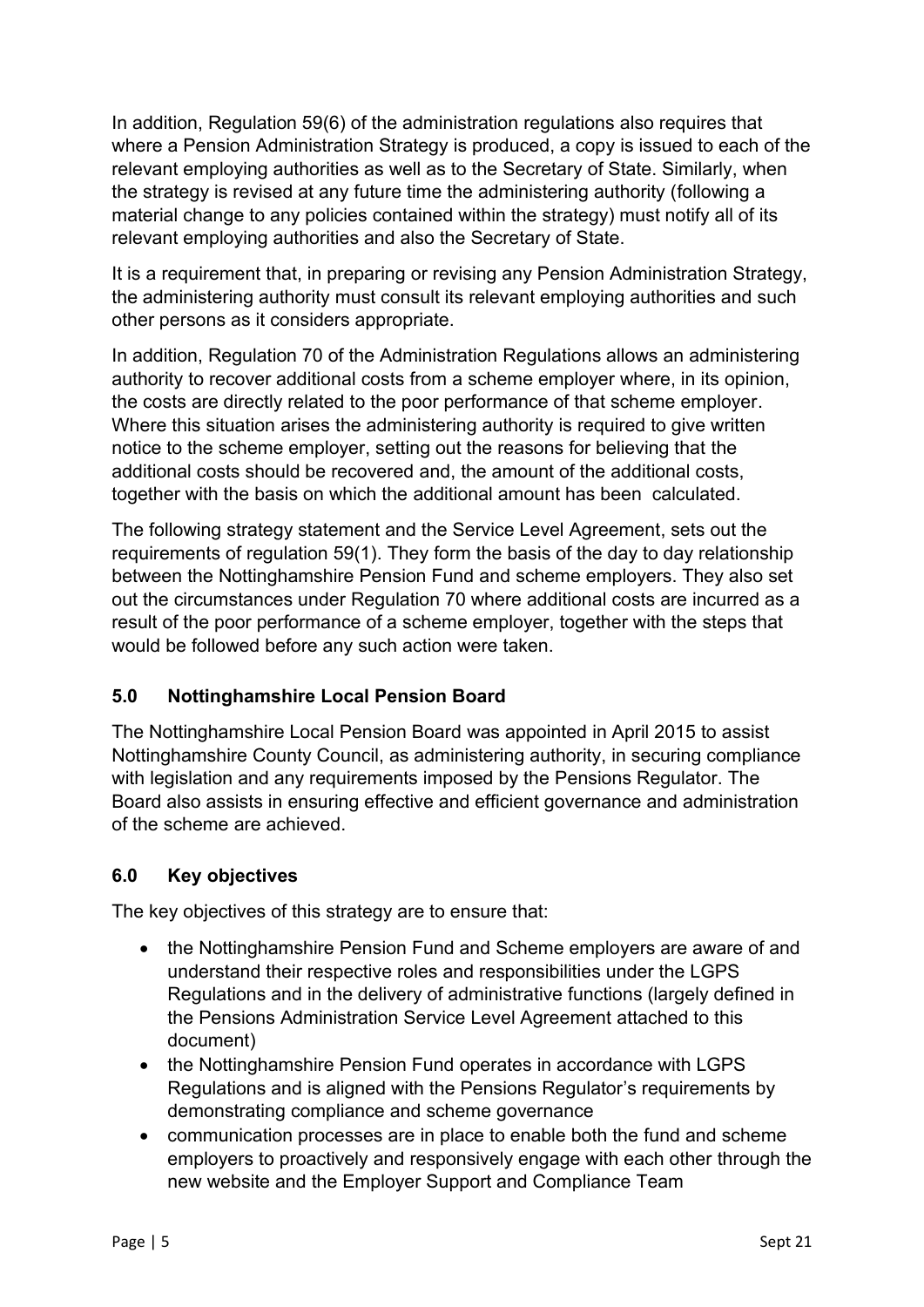- accurate records are maintained for the purpose of calculating pensions entitlements and scheme employer liabilities, ensuring all information and data is communicated accurately, on a timely basis and in a secure and compliant manner
- the fund and scheme employers have appropriate skills and that training is in place to deliver a quality service and advise scheme employers on the changing pensions agenda;
- standards are set and monitored for the delivery of specified activities in accordance with LGPS Regulations standards as set out in the Pension Administration Service Level Agreement attached to this document.

#### **7.0 Establishing levels of performance.**

#### **Performance standards**

The LGPS prescribes that certain decisions are taken by either the administering authority or the scheme employer, in relation to the rights and entitlements of individual scheme members. In order to meet these obligations in a timely and accurate manner, and also to comply with overriding disclosure requirements, the Nottinghamshire Pension Fund should agree levels of performance between itself and the scheme employers. These are set out in the Service Level Agreement which is appended to this strategy statement.

#### **8.0 Quality**

#### **Legislation**

In carrying out their roles and responsibilities in relation to the administration of the Local Government Pension Scheme the administering authority and scheme employers will, as a minimum, comply with overriding legislation, including:

- Pension Act 1995 and associated disclosure legislation
- Freedom of information Act 2000
- Age Discrimination Act 2006
- Data Protection Act 1998
- Equality Act 2010
- Finance Act 2004
- Health and Safety legislation
- General Data Protection Regulations (GDPR) 2018

Where agreed, the administering authority and scheme employers will comply with local standards which go beyond the minimum requirements set out in overriding legislation. Such best practice standards are outlined in the following sections.

#### **9.0 General Data Protection Regulations (GDPR)**

On 25 May 2018 the EU's General Data Protection Regulation (GDPR) comes into force containing new standard of protection of individual's personal data in the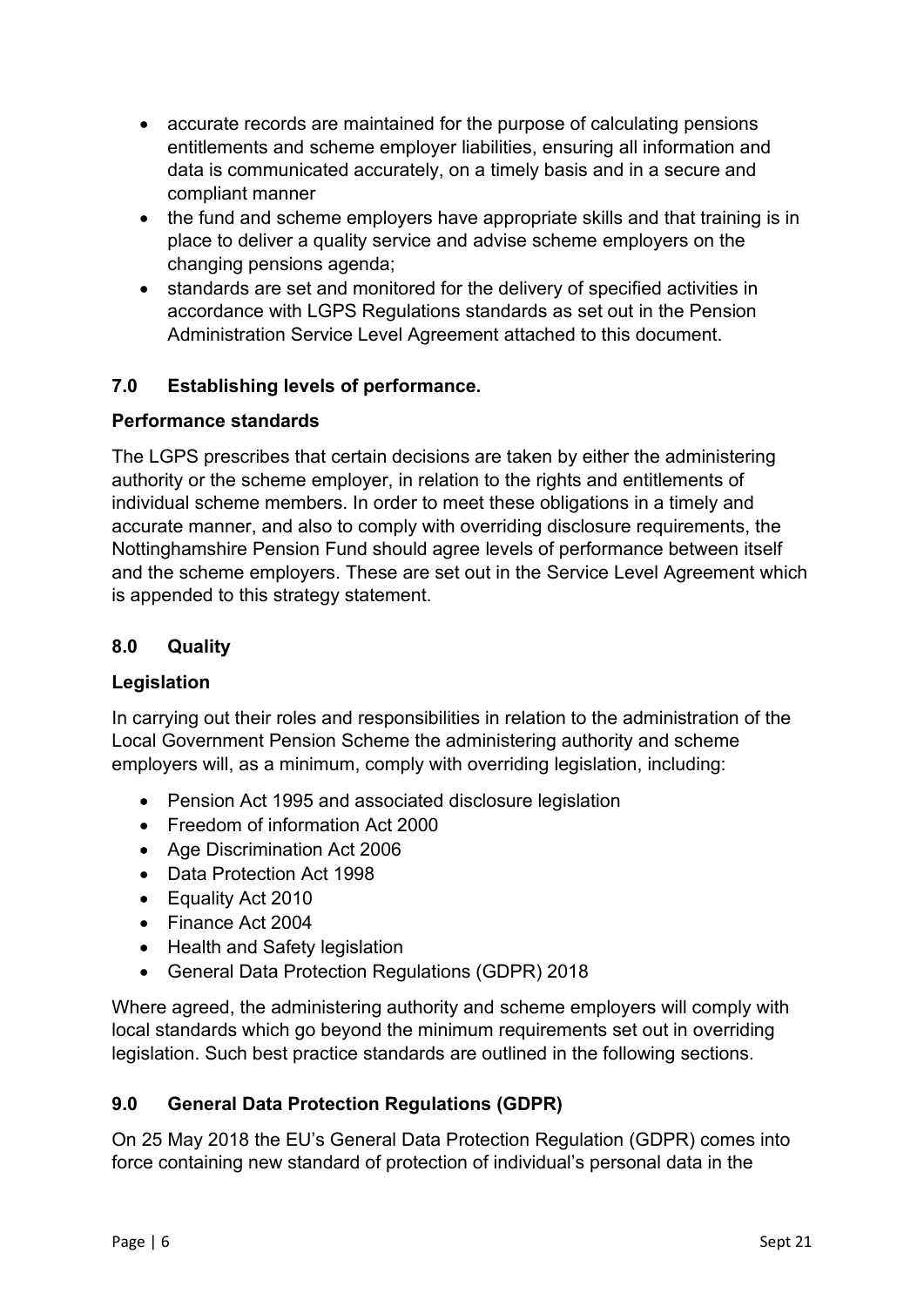European Economic Area. The change will impact on the way pensions scheme can lawfully collect, use, retain and share information. GDPR applies to organisations that handle the personal data of EU residents and will replace the UK's Data Protection Act 1998 (DPA)

#### **10.0 Administration standards**

Both the administering authority and scheme employers will ensure that all tasks are carried out to agreed quality standards. In this respect the standards to be met are:

- compliance with all requirements set out in the information provided on the LGPS website
- work is to be completed in the required format, using the appropriate forms contained on the LGPS Website
- information to be legible, accurate and in the required format
- communications to be easy to read and understand
- information provided to be checked for accuracy
- information to be authorised by an agreed signatory in line with the scheme employers audit requirements
- actions are carried out, or information is provided, within the timescales set out in this strategy and Service Level Agreement document.

#### **11.0 Performance standards**

Overriding legislation dictates minimum standards that pension schemes should meet in providing certain pieces of information to the various parties associated with the scheme. The scheme sets out a number of requirements for the administering authority and scheme employers to provide information to each other, regarding scheme members and prospective scheme members, their dependents, and/ or other regulatory bodies. Within the Service Level Agreement performance standards have been set which cover all aspects of the administration of the scheme, and where appropriate go beyond the overriding legislative requirements.

For the avoidance of doubt "accuracy" in this strategy is defined as when the administering authority has received a fully completed form with no gaps in mandatory areas and with no information which is either contradictory within the document or which requires clarification.

The timeliness relates to a date of event being either the date the member started or left the Nottinghamshire Pension Fund or any other material change that affects a scheme member's pension record.

#### **12.0 Procedures for compliance**

Compliance is the responsibility of the administering authority and scheme employers. The Nottinghamshire Pension Fund, Employer Support and Compliance Team will work closely with all scheme employers to ensure compliance with all statutory requirements, whether they are specifically referenced in the LGPS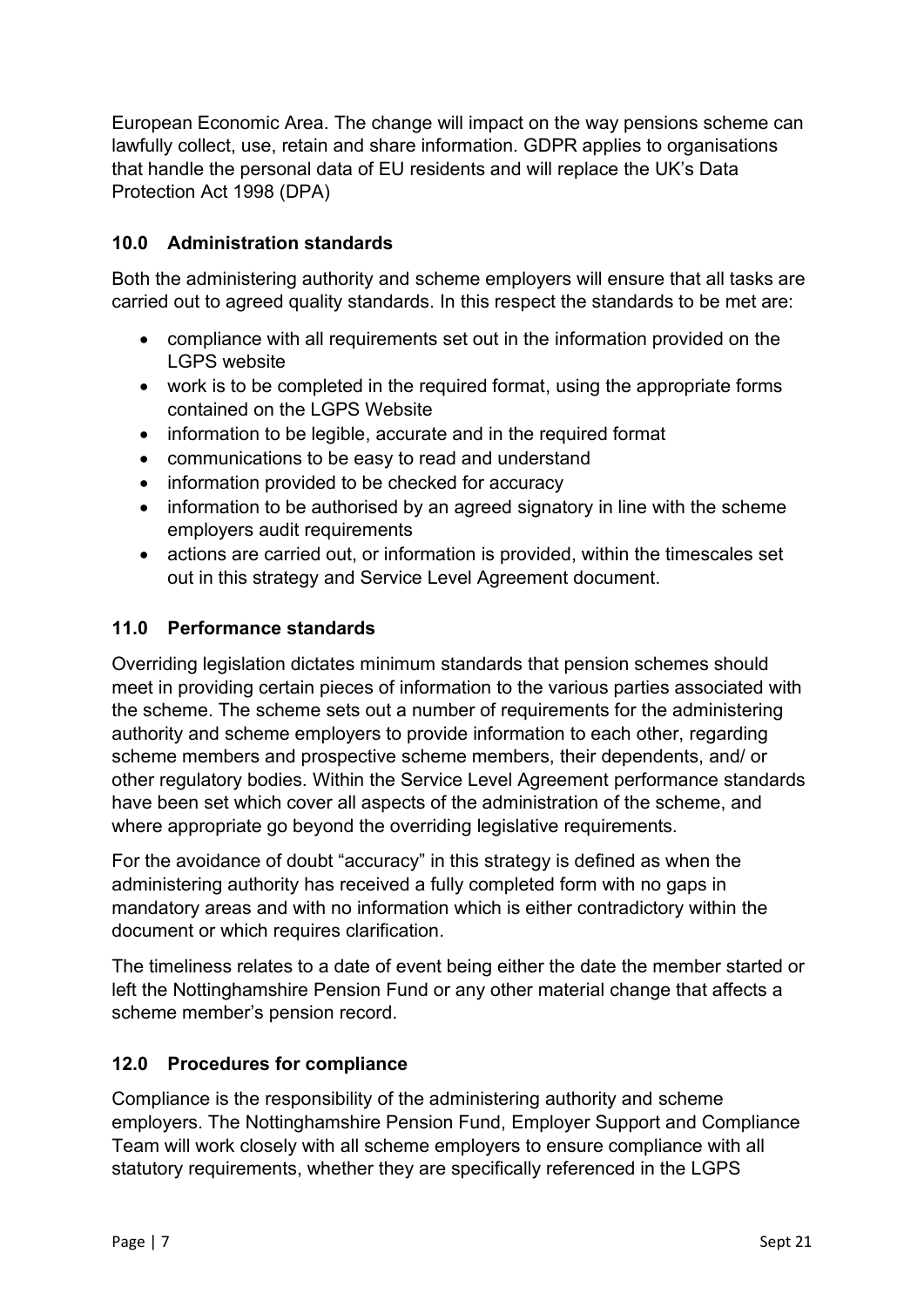Regulations, in overriding legislation, or in this administration strategy. The Pensions Administration Team will also work with employers to ensure that overall quality and timeliness is continually improved. Various methods will be employed, in order to ensure such compliance and service improvement, these will include:

- audit
- performance monitoring

In addition where there is a failure of statutory compliance the Pensions Manager is required to update and inform the Pensions Regulator.

#### **13.0 Liaison and communication**

#### **13.1 Authorised contact for employers**

Each employer will nominate a contact to administer the five main areas of employer responsibilities within the LGPS as follows:

- a strategic contact for valuation, scheme consultation and, discretionary statements
- an internal disputes resolution procedure lead officer for stage 1
- an administration contact for day to day administration of the Nottinghamshire Pension Fund, undertaking the completing of forms and responding to day to day queries
- a year end activities lead officer.
- a finance contact for completion and submission of the monthly postings and co-ordination of exception reports.

All nominated officers will have access to the employer's area of the Nottinghamshire Pension Fund website and as services change access to the employer's portal of the pension fund administration system once implemented (projected date April 2017).

It is the responsibility of the scheme employer to ensure that the nominated officers are trained appropriately in their responsibilities.

#### **13.2 Liaison and communication with employers**

Nottinghamshire Pension Fund will provide the following contact information for employers and their members:

- a contact point for regulatory advice, guidance and administration queries
- an Employer Support and Compliance Team for advice and guidance with monthly returns process
- a helpline for members at certain points in the year e.g. helpline for ABS queries
- an e-mail address (generic)
- pension fund access 8:00am to 5:00pm Monday to Thursday and 4:30pm Friday (face to face, telephone and e-mail for both – scheme members and employers)
- website availability with employers and members area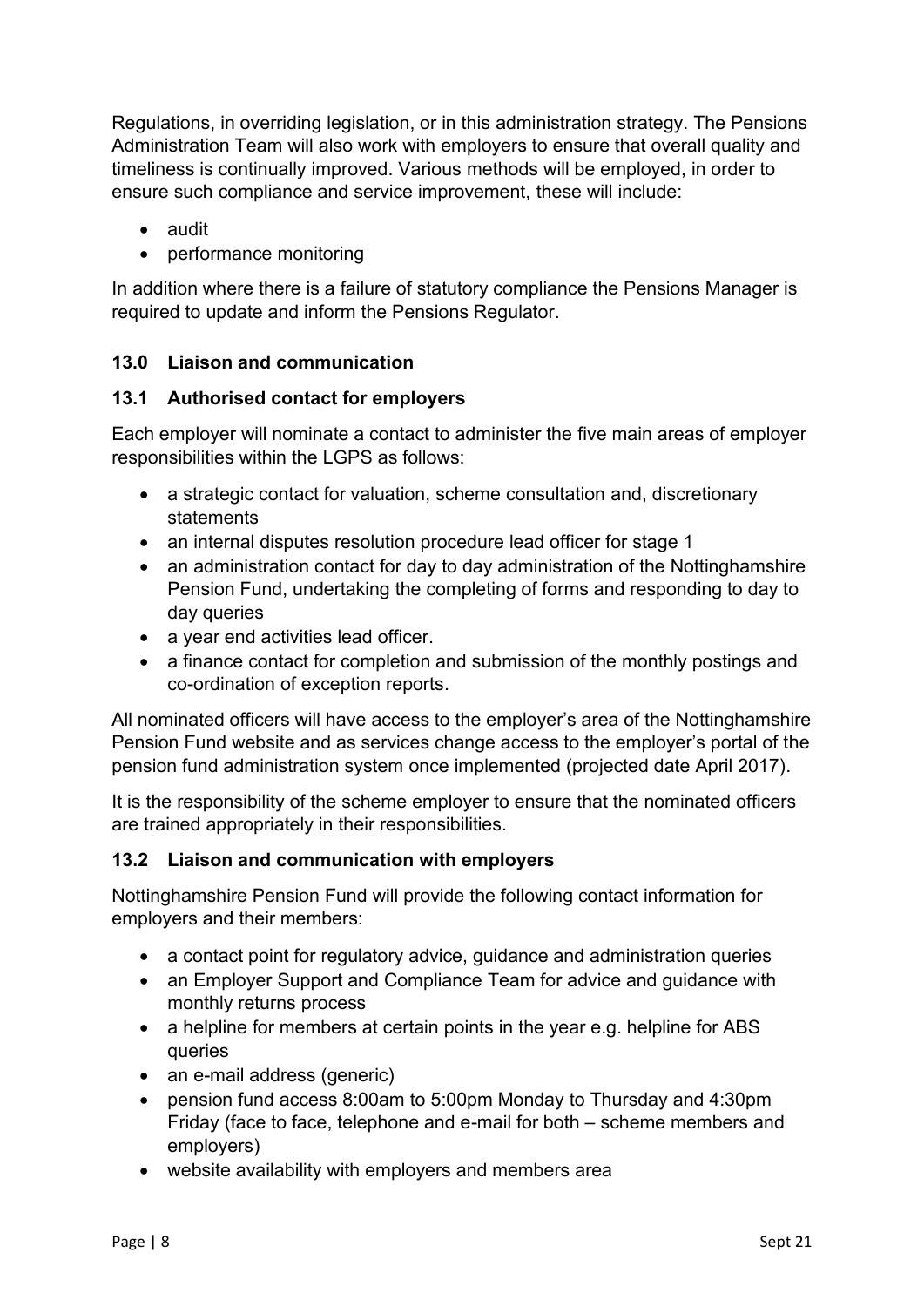- employer and member information and forms available on the website
- annual year end briefing for year-end activities
- Pension Fund Annual General Meeting.

#### **14.0 Improving employer performance**

The Employer Support and Compliance Team will seek, at the earliest opportunity, to work closely with employers in identifying any areas of poor performance, provide the opportunity for necessary training and appropriate advice.

Where persistent and ongoing failure has been identified and no improvement is demonstrated by an employer, the following sets out the steps that will be taken to address the situation in the first instance:

- the Pensions Team will contact and/ or meet with the employer to discuss the area(s) of concern and how they can be addressed
- where no improvement has been demonstrated by the employer, or where there has been a failure to take agreed action by the employer, the Pensions Team will issue a formal written notice to the employer setting out area(s) of poor performance that has been identified and, the steps taken to resolve it. The letter will provide notice that the additional costs are now to be reclaimed.
- Nottinghamshire Pension Fund will clearly set out the calculations of any loss or additional costs, taking account of time and resources in resolving the specific area of poor performance
- Nottinghamshire Pension Fund will make a claim against the scheme employer, setting out the reasons for doing so, in accordance with the regulations.

#### **15.0 Circumstances where the Administering Authority may levy costs associated with the Employing Authority's poor performance**

Regulation 70 of the Local Government Pension Scheme Regulations 2013 provides that an administering authority may recover from an employing authority any additional costs associated with the administration of the scheme incurred as a result of the poor level of performance of that employing authority. Where an administering authority wishes to recover any such additional costs they must give written notice stating:

- the reasons in their opinion why the scheme employer's poor performance has contributed to the additional cost
- the amount of the additional cost incurred
- the basis on how the additional cost was calculated and
- the provisions of the Pension Administration Strategy relevant to the decision to give notice.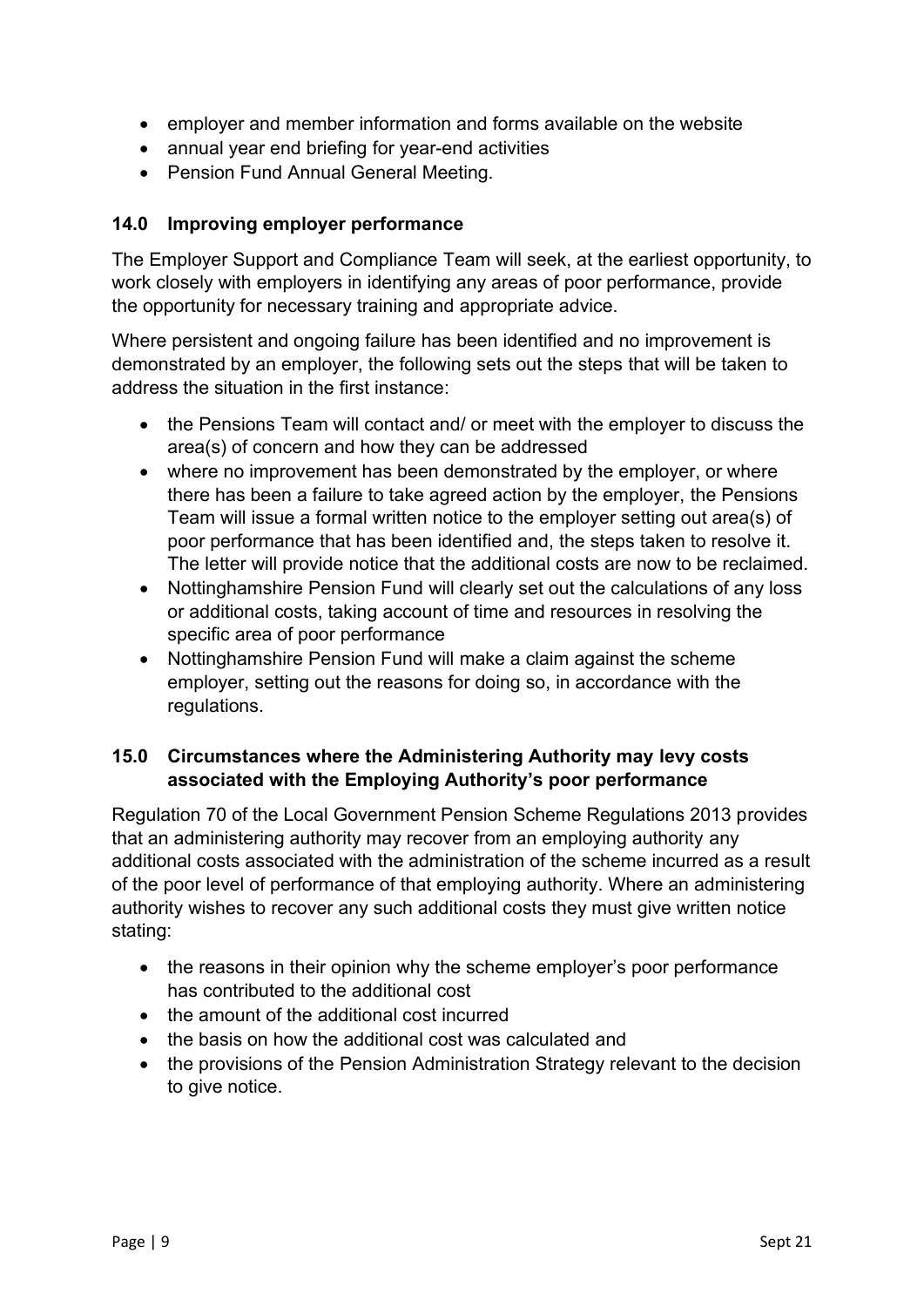#### **16.0 Circumstances where costs might be recovered**

Any additional costs to the Nottinghamshire Pension Fund in the administration of the LGPS that are incurred as a direct result of poor performance will be recovered from the scheme employer. The circumstances where such additional costs will be recovered from the scheme employer:

- persistent failure to provide relevant information to the administering authority, scheme member or other interested party in accordance with specified performance targets (either as a result of timeliness of delivery or quality of information)
- failure to pass relevant information to the scheme member or potential members, either due to poor quality or not meeting the agreed timescales outlined in the performance targets
- failure to deduct and pay over correct employee and employer contributions to the Nottinghamshire Pension fund within stated timescales
- instances where the performance of the scheme employer results in fines being levied against the administering authority by the Pension Regulator, Pensions Ombudsman or other regulatory body.

#### **17.0 Calculation of costs incurred**

For a persistent failure to resolve an isolated case satisfactorily the Fund will recharge costs from the point in time at which a formal letter is issued to the scheme employer until the case is resolved, at a rate of £37 for each hour an officer spends trying to resolve the matter.

For persistent and ongoing failure to meet targets, following the intervention to assist the employer concerned, the Fund will recharge the additional costs due to the employer's poor performance at the rate of £37 for each hour, see appendix B the schedule of charges which identifies the main employer activities where a charge maybe made for poor performance.

Where the under performance of the scheme employer results in fines and/or additional costs being levied against the Fund, the Fund will recharge the full costs it has incurred to the relevant employer.

#### **18.0 Disputes**

The Nottinghamshire Pension Fund has a clear internal disputes resolution procedure (IDRP) set out for members of the LGPS which can be found on the pension fund's website. Scheme employers are, however, required to nominate an adjudicator to deal with disputes at stage 1 of the process. Scheme employers are asked to supply the details of their stage 1 adjudicators together with details of their stage 1 Adjudicators as identified in their Discretionary Policy Statements. They should advise the fund immediately of changes made in this regard.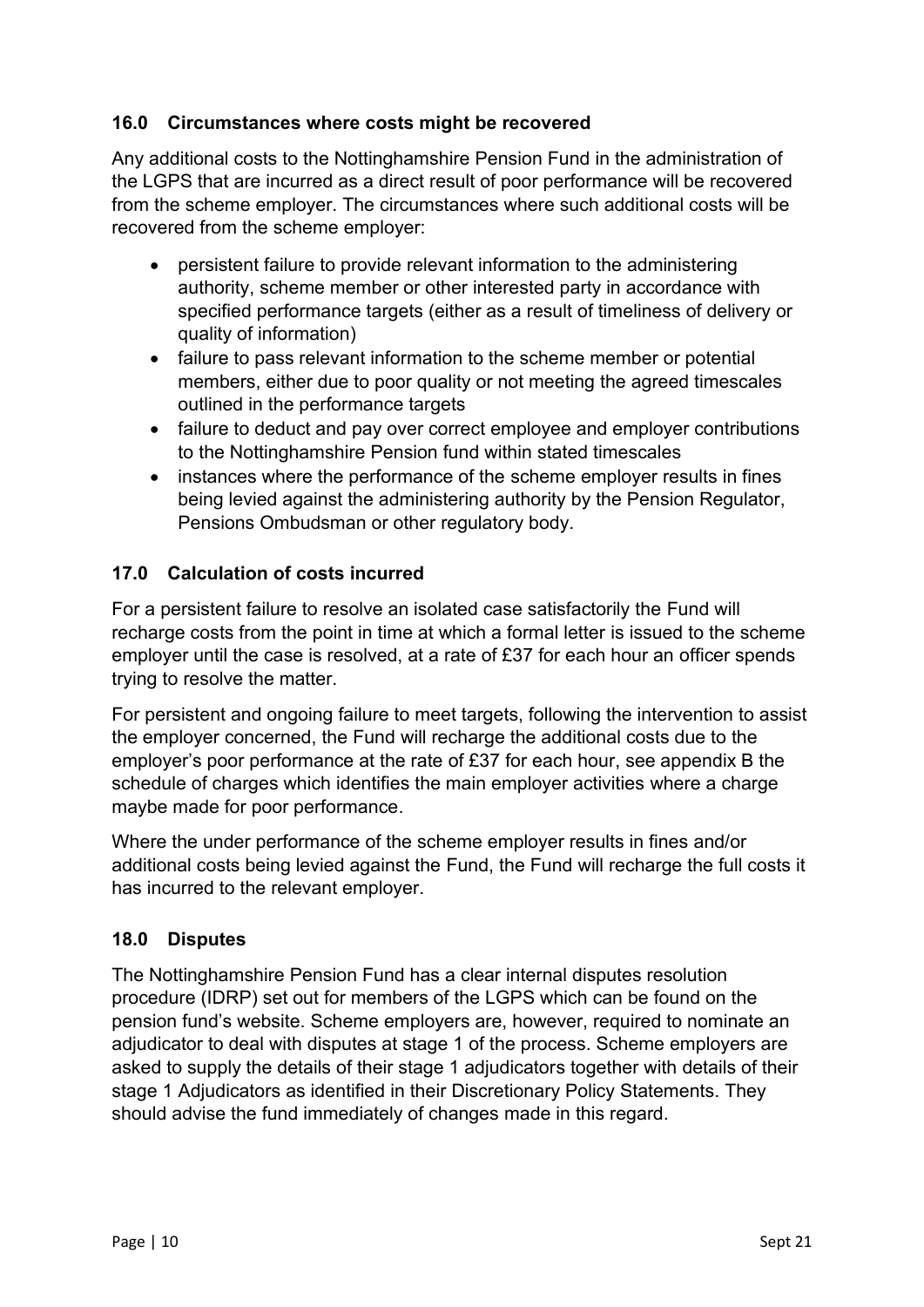#### **19.0 Consultation**

This document and associated SLA has been consulted upon with Nottinghamshire Pension Fund Employers.

#### **20.0 Review process**

The Nottinghamshire Pension Fund will review the Administration Strategy to ensure it remains up to date and meets the necessary regulatory requirements at least every two years.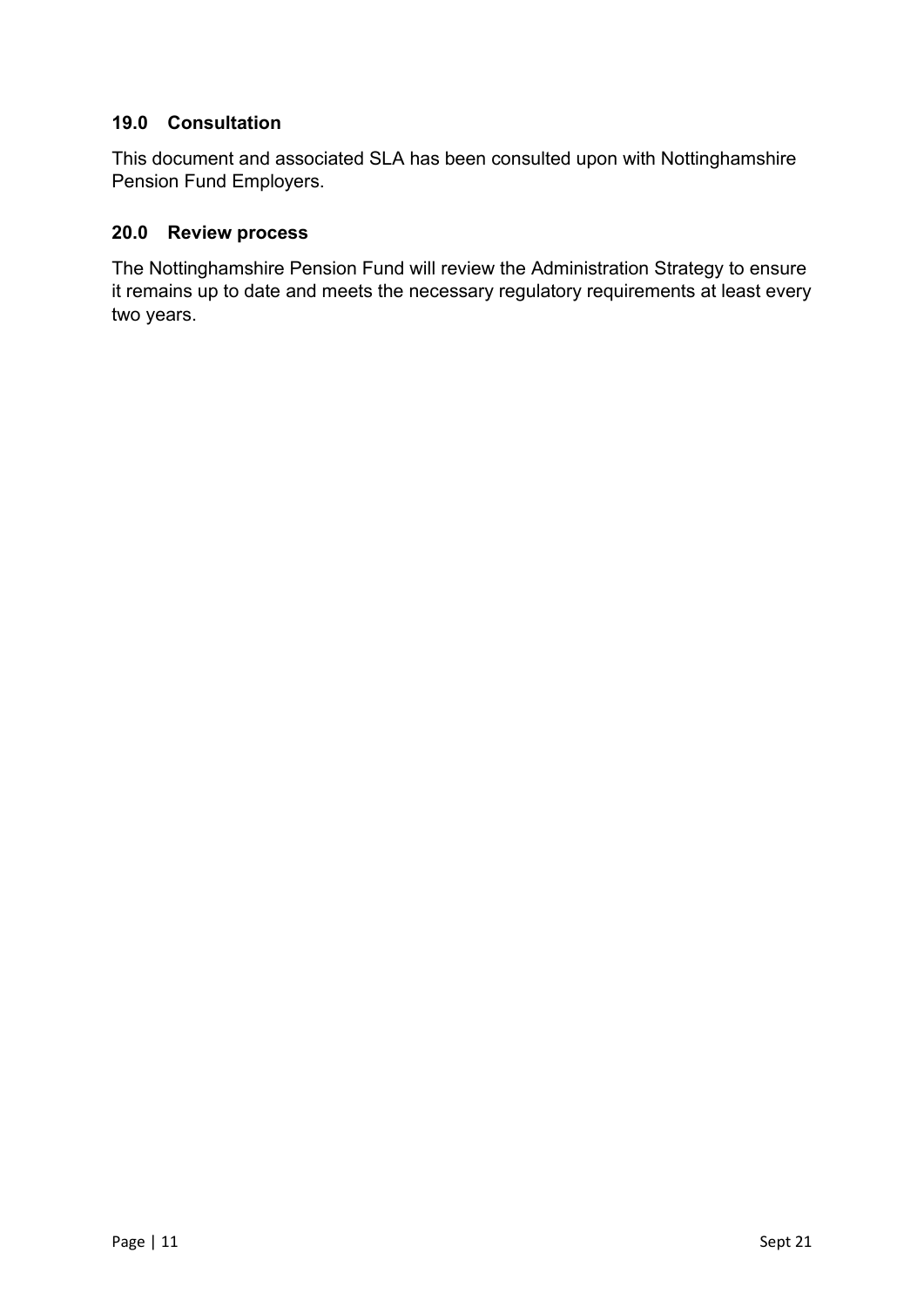#### **Appendix A: Service Level Agreement**

#### **Administering Authority duties and responsibilities**

#### **The Nottinghamshire Pension Fund Administration Team will ensure the following functions are carried out:**

- provide a helpdesk facility for enquiries, available during normal office hours providing a single point of access for information relating to the LGPS. Along with a helpline at certain times of the year e.g. Annual Benefit Statement time
- create a member record for all new starters admitted to the LGPS, based on the information provided by the scheme employer
- collect and reconcile employer and employee contributions
- maintain and update member's records for any changes received by the administration team
- at each actuarial valuation the fund will provide the required data in respect of each member and provide statistical information over the valuation period to the fund actuary so that he can determine the assets and liabilities for each employer
- communicate the results of the actuarial valuation to the fund to each employer
- provide every active, deferred and pension credit member with a benefit statement each year
- provide estimate of retirement benefits on request by the employer
- calculate and pay retirement benefits, deferred benefits and death in service benefits in accordance with LGPS rules, member's options and statutory limits on request by the employer
- comply with HMRC legislation.

#### **Discretionary powers**

The Nottinghamshire Pension Fund will ensure the appropriate Administration Authority policies are formulated, reviewed and publicised in accordance with scheme regulations.

#### **Internal Disputes Resolution Procedure (IDRP)**

The fund will nominate an adjudicator to deal with appeals at stage one where the appeal is against a decision the Pension Fund has made or is responsible for making.

#### **Fund performance levels**

A description of the performance activity and performance action and level of performance is identified in the table below: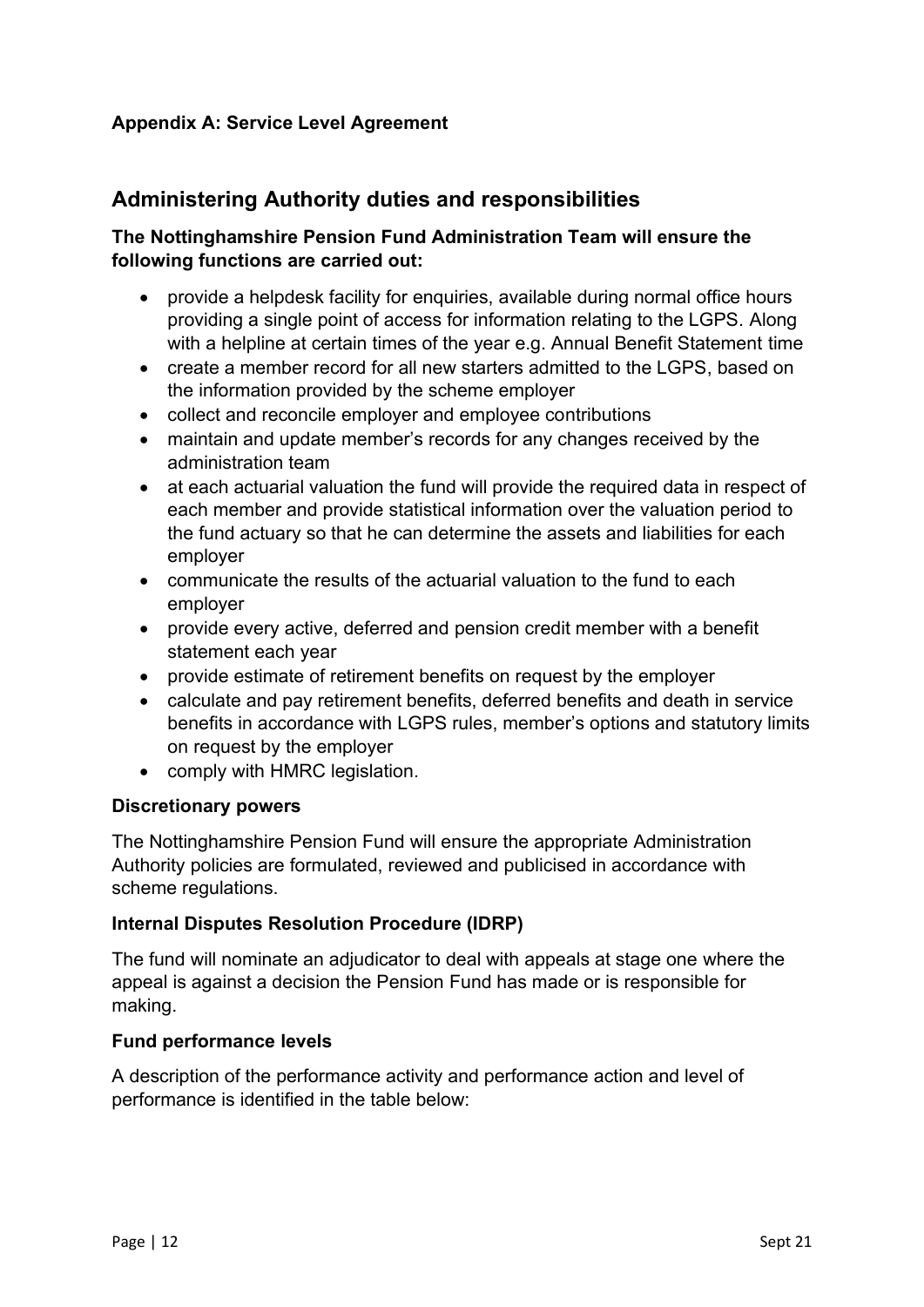| <b>Action</b>                                   | <b>Timescale</b>                                                                      |
|-------------------------------------------------|---------------------------------------------------------------------------------------|
| Publish and review the                          | Within one month of any agreed changes                                                |
| administration strategy                         | with employers, Pensions Committee and the                                            |
|                                                 | <b>Pensions Board</b>                                                                 |
| Website                                         | Continual process of updating the members                                             |
|                                                 | and employers information                                                             |
| Issue and keep up to date all                   | 30 working days of any changes                                                        |
| current forms for completion by                 |                                                                                       |
| either scheme members,                          |                                                                                       |
| prospective scheme members or                   |                                                                                       |
| scheme employers                                |                                                                                       |
| Issue and update administering                  | Within 30 working days of policy being                                                |
| authority's discretions within the              | agreed by the Pensions Committee and the                                              |
| scheme                                          | <b>Pensions Board</b>                                                                 |
| Notify scheme employers and                     | Within 30 working days of the change(s)                                               |
| scheme members of changes to                    | coming into effect. Subject to receipt of                                             |
| the scheme rules                                | statutory guidance                                                                    |
| Notify scheme employer of issues                | Within 30 working days of performance issue                                           |
| relating to scheme employer's poor              | becoming apparent                                                                     |
| performance                                     |                                                                                       |
| Notify scheme employer of the                   | Within 10 working days of scheme employer                                             |
| decision to recover additional costs            | failure to improve performance, as agreed                                             |
| associated with the scheme                      |                                                                                       |
| employer's poor performance                     |                                                                                       |
| Issue annual benefit statements to              | By the following 31 August subject to receipt                                         |
| active members as at 31 March                   | of full and correct information from employers                                        |
| each year<br>Issue annual benefit statements to |                                                                                       |
| deferred benefit members as at 31               | By the following 31 August. Subject to full<br>and correct information from employers |
| March each year                                 |                                                                                       |
| Issue pension saving statements                 | By the following 6 October                                                            |
| to active members who breach the                |                                                                                       |
| Annual Allowance threshold as at                |                                                                                       |
| 5 April and to members who                      |                                                                                       |
| request such                                    |                                                                                       |
| Provide a helpline and telephone                | Ongoing and additional specific helpline at                                           |
| service to support members                      | certain times of the year                                                             |
| enquiries and questions                         |                                                                                       |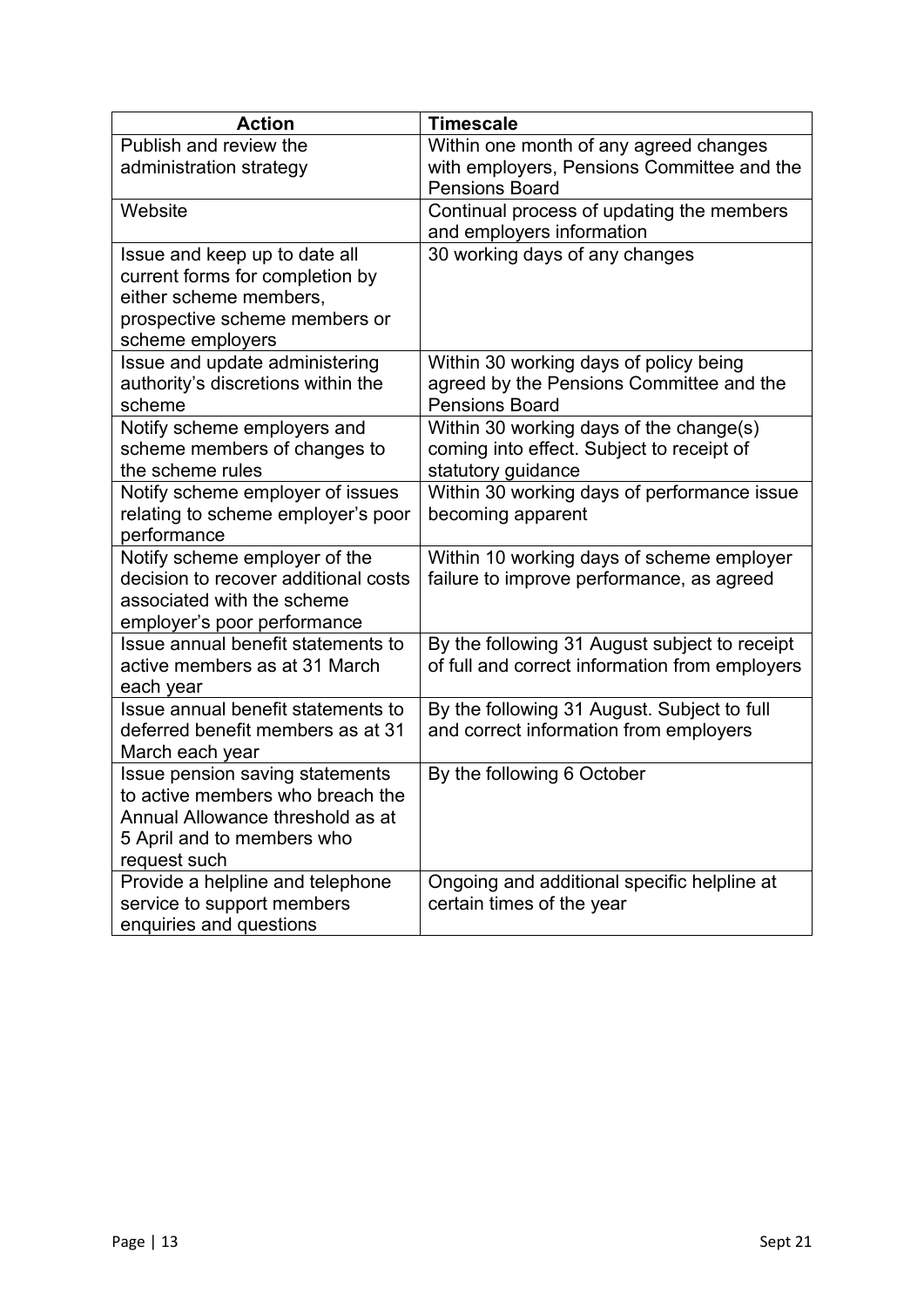| <b>Fund administration task</b>       | <b>Timescale</b>                                |
|---------------------------------------|-------------------------------------------------|
| Make available formal valuation       | 10 working days from receipt of final certified |
| results (including individual         | results from fund actuary                       |
| employer details)                     |                                                 |
| Carry out interim valuation           | Referral to the fund actuary within one month   |
| exercise on cessation of admission    | from receipt of all required data from the      |
| agreements or scheme employer         | scheme employer                                 |
| ceasing participation in the fund     |                                                 |
| Arrange for the setting up of         | Within three months of agreement to set up      |
| separate admission agreement,         | such funds                                      |
| where required (including the         |                                                 |
| allocation of assets and notification |                                                 |
| to the Secretary of State)            |                                                 |
| All new admitted bodies to be         | To be completed before the body can be          |
| required to undertake a risk          | admitted to the Fund                            |
| assessment and to put in place a      |                                                 |
| bond or alternative security to       |                                                 |
| protect other scheme employers        |                                                 |
| participating in the pension fund     |                                                 |
| All admitted bodies to undertake a    | Annually, or such other period as may be        |
| review of the level of bond or        | agreed with the administering authority         |
| indemnity required to protect the     |                                                 |
| other scheme employers                |                                                 |
| participating in the pension fund     |                                                 |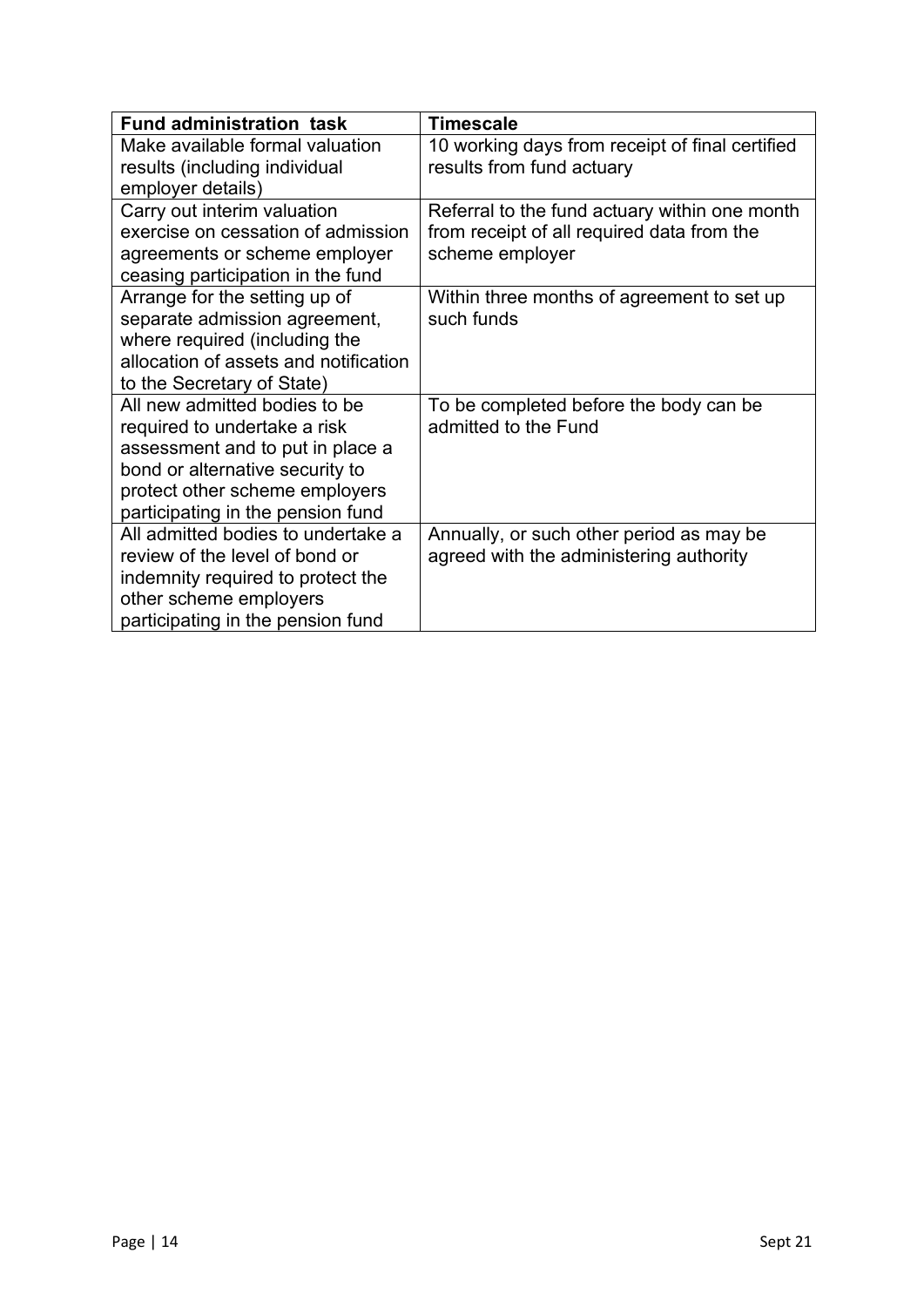| <b>Scheme administration task</b>                                         | <b>Timeline</b>                                           |  |
|---------------------------------------------------------------------------|-----------------------------------------------------------|--|
| New Starters - make all                                                   | Within two months from receipt of all                     |  |
| administration decisions in relation                                      | necessary information.                                    |  |
| to a new scheme member                                                    |                                                           |  |
| General enquiries - provide a                                             | 10 days from receipt of all necessary                     |  |
| response                                                                  | information.                                              |  |
| Provide transfer in quote to                                              | Two months from receipt of all the necessary              |  |
| scheme member                                                             | information                                               |  |
| Confirm receipt of transfer in                                            | One month from receipt of all necessary                   |  |
| payment and update pension                                                | information.                                              |  |
| record                                                                    | Scheme member responsibility to chase the                 |  |
|                                                                           | transfer.                                                 |  |
| Arrange for the transfer of scheme                                        | Two months from receipt of all necessary                  |  |
| member additional voluntary                                               | information.                                              |  |
| contributions into in-house                                               |                                                           |  |
| arrangement                                                               |                                                           |  |
| Provide requested estimates of                                            | Two months from receipt of all necessary                  |  |
| benefits to employees/ employers                                          | information                                               |  |
| including any additional fund costs                                       | Subject to the demands of the service,                    |  |
| in relation to early payment of                                           | prioritisation and statutory requirement to               |  |
| benefits from ill health, flexible                                        | provide information'                                      |  |
| retirement, redundancy or                                                 |                                                           |  |
| business efficiency                                                       |                                                           |  |
| Notify leavers of deferred benefit                                        | Within two months of receipt of all necessary             |  |
| entitlements                                                              | information.                                              |  |
| Details of transfers out quotation                                        | Within two months of receipt of all necessary             |  |
|                                                                           | information                                               |  |
| Payment of transfers out                                                  | One Month from receipt of all necessary                   |  |
|                                                                           | information                                               |  |
| Notify retiring employees of                                              | One month of receipt of all necessary                     |  |
| options following request from                                            | information                                               |  |
| member (as per retirement pack)                                           |                                                           |  |
| Payment of retirement lump sum                                            | Lump sum paid within 30 days of retirement                |  |
| and pension                                                               | subject to receipt of necessary information.              |  |
|                                                                           | Pension to be paid in the next available pay              |  |
| Death notifications - issue initial                                       | run. Into the nominated bank account                      |  |
|                                                                           | Within 10 working days following notification<br>of death |  |
| information, requesting certificates<br>Notification of survivor benefits |                                                           |  |
|                                                                           | 10 working days following receipt of all                  |  |
| <b>Undertake Life Certificates</b>                                        | necessary information<br>Periodic                         |  |
| checks with the DWP                                                       |                                                           |  |
|                                                                           |                                                           |  |
| Operate the Tell us Once service                                          |                                                           |  |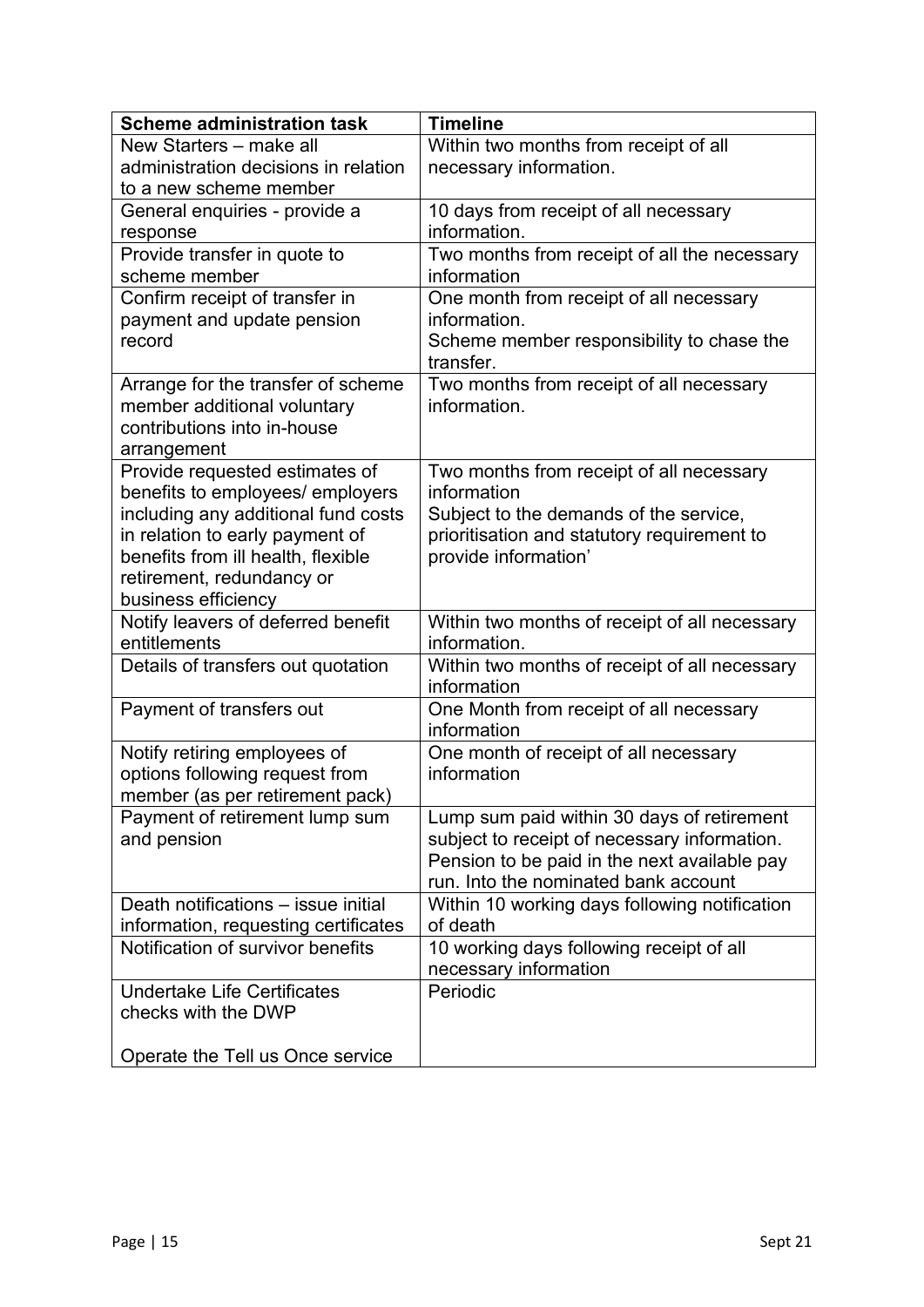#### **Scheme employer duties and responsibilities**

Employers are responsible for ensuring that member and employer contributions are deducted at the correct rate, including additional contributions.

The Nottinghamshire Pension Fund is not responsible for verifying the accuracy of any information provided by the employer for the purpose of calculating benefits under the provisions of the Local Government Pension Scheme. That responsibility rests with the employer.

Any over-payment as a result of inaccurate information being supplied by the employer shall be recovered from that employer at the discretion of the Administering Authority.

In the event of the Nottinghamshire Pension Fund being fined by the Pensions Regulator, this fine will be passed onto the relevant employer where that employer's actions or inaction caused the fine.

#### **Discretionary powers**

The employer is responsible for exercising the discretionary powers given to employers by the regulations. The employer is also responsible for compiling, reviewing and publishing its policy in respect of the key discretions as required by the regulations to its employees and must provide a copy to the Administering Authority.

#### **Member contribution bands**

Employers are responsible for assessing and reassessing the contribution band that is allocated to a member. The employer must also inform the member of the band that they have been allocated on joining the scheme and when they have been reallocated to a different band.

#### **Payments and charges**

#### **Payments by employing authorities**

Employing authorities will make all payments required under the LGPS regulations, and any related legislation, promptly to Nottinghamshire Pension Fund and/or its Additional Voluntary Contribution (AVC) providers (Prudential/Scottish Widows) as appropriate.

#### **Paying contributions**

Member and employer contributions can be paid over at any time and should be accompanied by a monthly postings submission, the latest date contributions can be paid is the 17<sup>th</sup> day of the month following the month in which the deductions were made.

#### **AVC deductions**

Employers will pay AVCs to the relevant provider by the 17<sup>th</sup> of the following month of them being deducted.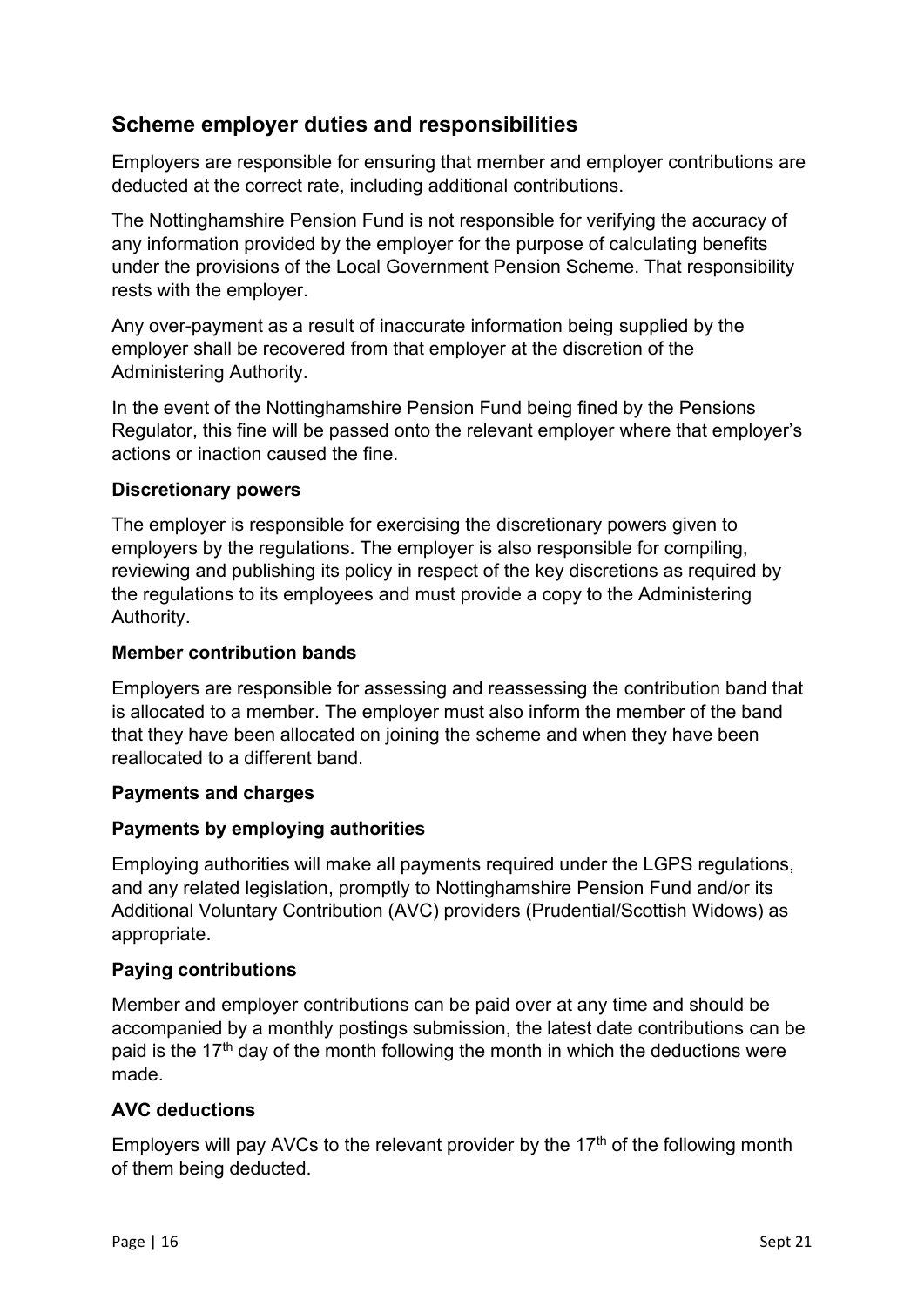#### **Payment method**

Contributions (but not AVCs) should be paid to Nottinghamshire Pension Fund by BACS payment to Nottinghamshire Pension Fund bank account.

#### **Early retirement and augmentation costs**

Employers are required to pay the full early retirement costs within one month of request.

#### **Interest on late payment**

In accordance with the LGPS regulations, the Nottinghamshire Pension Fund reserves the right to charge interest on any amount overdue from an employer by more than one month depending on circumstances.

#### **Employer contributions**

Employer's contribution rates are not fixed and employers are required to pay whatever is necessary to ensure that the portion of the fund relating to their organisation is sufficient to meet its liabilities.

#### **Actuarial valuation**

An actuarial valuation of the fund is undertaken every three years by the fund's actuary. The actuary balances the fund's assets and liabilities in respect of each employer and assesses the appropriate contribution rate and deficit payment if appropriate for each employer for the subsequent three years.

#### **Administration charge**

The cost of running the Nottinghamshire Pension Fund is charged directly to the fund, the actuary takes these costs into account in assessing employer's contribution rates.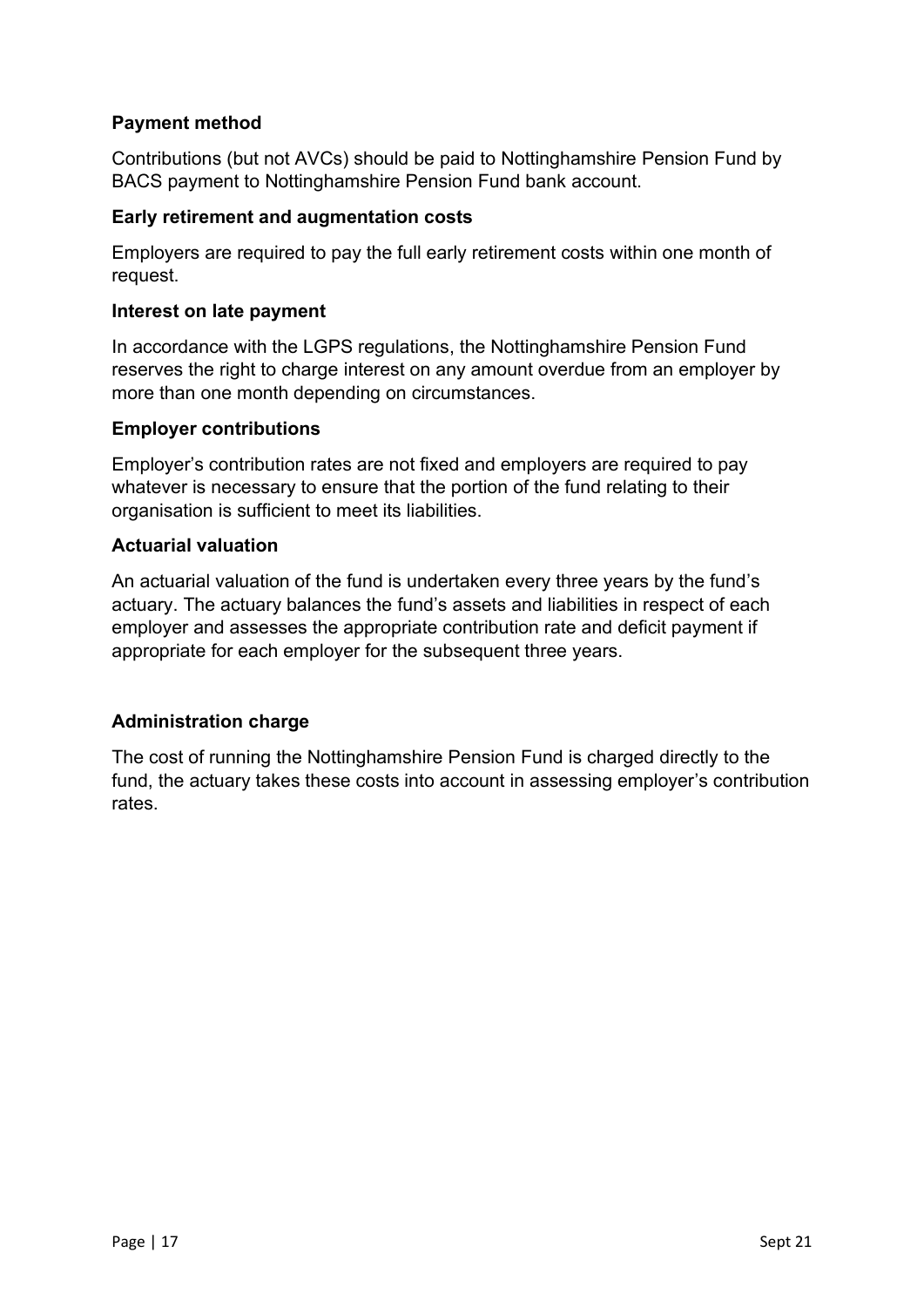### **Employer activities**

| Communication requirements -<br>task                                                                                                                                                                        | <b>Timescale</b>                                                                                                                                                                         |
|-------------------------------------------------------------------------------------------------------------------------------------------------------------------------------------------------------------|------------------------------------------------------------------------------------------------------------------------------------------------------------------------------------------|
| Provide and publish policies in<br>relation to all areas where the<br>employing authority may exercise<br>discretion within the scheme. A copy<br>of the policy to be provided to the                       | Within 30 working days of policy being<br>formally agreed by the employer. To be<br>reviewed annually                                                                                    |
| administrating authority                                                                                                                                                                                    |                                                                                                                                                                                          |
| Provide details of employer and<br>employee contributions                                                                                                                                                   | 17th of the month following deduction                                                                                                                                                    |
| Respond to enquiries from<br>administering authority                                                                                                                                                        | Within 10 working days                                                                                                                                                                   |
| Provide year end information for the<br>purposes of annual benefit<br>statements, annual allowance, and<br>lifetime allowance calculations                                                                  | By 30 April following the year end in the<br>required format (following the<br>implementation of the employer portal<br>information may be provided through the<br>portal by April 2017) |
| Provide year end information in a<br>valuation year                                                                                                                                                         | By 30 April following the year end                                                                                                                                                       |
| Distribute information provided by<br>the Admin Authority to scheme<br>members/potential scheme<br>members which is provided either<br>direct from Pensions Office or where<br>notified through the website | Within 20 days of receipt or notification                                                                                                                                                |
| Provide new scheme members with<br>scheme information and new joiner<br>forms                                                                                                                               | At appointment of employee or change in<br>contractual conditions                                                                                                                        |
| Inform the Pension Fund of all<br>cases where prospective new<br>employer or admitted body may join<br>the fund                                                                                             | Notify the Pension Fund at least three<br>months before the date of transfer                                                                                                             |
| Payment of additional fund<br>payments in relation to early<br>payment of benefits                                                                                                                          | Within 30 working days of receipt of invoice<br>from the pension fund/ within timescales<br>specified in each case                                                                       |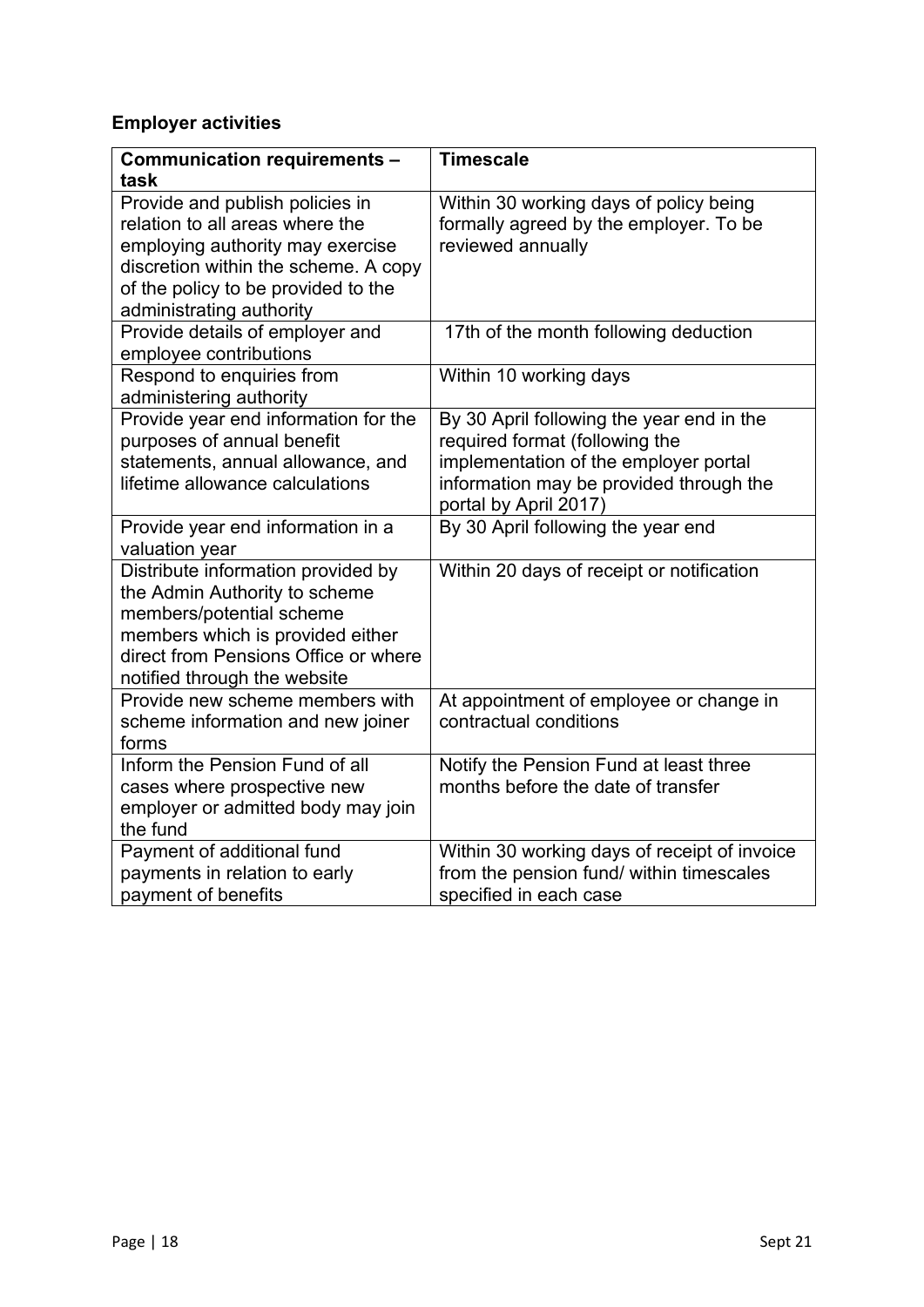| <b>Employer responsibilities-task</b>                                  | <b>Timescale</b>                                                             |
|------------------------------------------------------------------------|------------------------------------------------------------------------------|
| New starters must be notified to the                                   | 10 working days of the scheme member                                         |
| Pensions Office.                                                       | joining.                                                                     |
| Arrange for the correct deduction of                                   | Immediately upon commencing scheme                                           |
| employee contributions from                                            | membership either through auto enrolment                                     |
| scheme members pensionable pay                                         | opting in or change in circumstances.                                        |
| on becoming a scheme member                                            |                                                                              |
| Reassessment of employee                                               | Immediately following change of                                              |
| contribution rate in line with                                         | circumstances.                                                               |
| employer's policy                                                      |                                                                              |
| Ensure correct deduction of pension                                    | Immediately, following receipt of election<br>from scheme member to make the |
| contributions during any period of<br>child related leave, trade union | necessary pension contributions.                                             |
| dispute or other forms of leave of                                     |                                                                              |
| absence from duty                                                      |                                                                              |
| Commence/amend/cease                                                   | Commence/ amend in month following                                           |
| deductions of additional pension                                       | election to pay contributions or notification                                |
| contributions                                                          | received from administering authority, cease                                 |
|                                                                        | immediately following receipt of election                                    |
|                                                                        | from scheme member.                                                          |
| Employers are responsible for                                          | The employer must inform the employee of                                     |
| assessing and reassessing the                                          | the band have been allocated on joining the                                  |
| contribution band that is allocated to                                 | scheme and when they have been                                               |
| an employee                                                            | reallocated to a different band                                              |
| Arrange for the deduction of AVCs                                      | Commence deduction of AVCs upon receipt                                      |
| and payment over of contributions to                                   | of notification of provider. Pay over                                        |
| AVC provider(s)                                                        | contributions to the AVC provider(s) by the                                  |
|                                                                        | 17th of the month following the month of                                     |
|                                                                        | election.                                                                    |
| Refund any employee contributions                                      | Month following month of opt out.                                            |
| when employees opts out of the<br>pension scheme before three          |                                                                              |
| months                                                                 |                                                                              |
| Cease deduction of employee                                            | Month following month of election, or such                                   |
| contributions where a scheme                                           | later date specified by the scheme member.                                   |
| member opts to leave the scheme                                        |                                                                              |
| Send a completed end of year                                           | By 30th April each year (this process will                                   |
| contribution return to enable the                                      | change pending the implementation of an                                      |
| production of annual benefit                                           | electronic employers' portal)                                                |
| statements, annual allowance and                                       |                                                                              |
| lifetime allowance calculations                                        |                                                                              |
| Provide the administering authority                                    | Within 10 days of the change                                                 |
| with all material (personal and                                        |                                                                              |
| contract) changes in employee's                                        |                                                                              |
| details                                                                |                                                                              |
| Provide scheme leavers details to                                      | Within 10 days of leaving                                                    |
| administering authority                                                |                                                                              |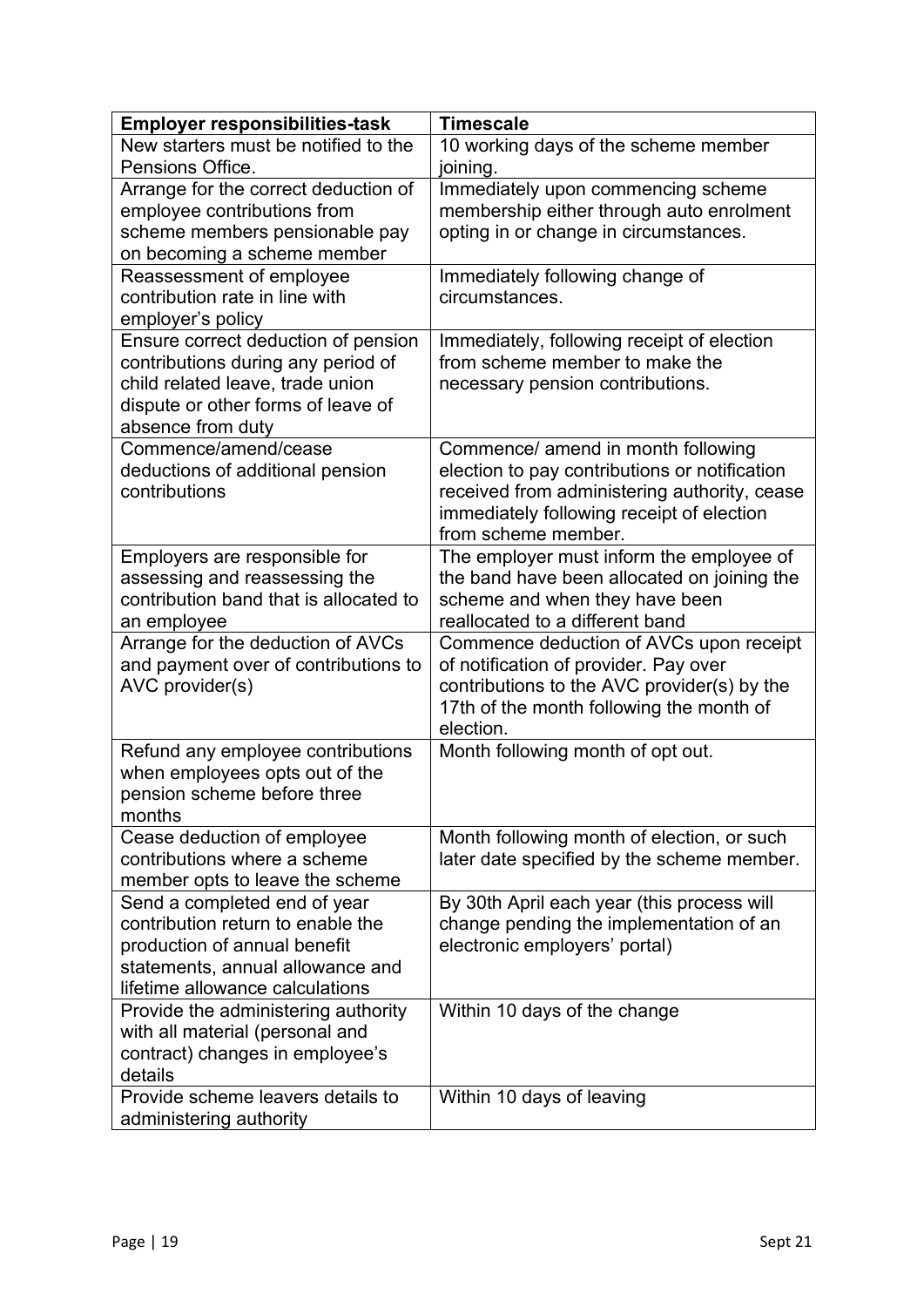| <b>Employer responsibilities-task</b> | <b>Timescale</b>                                |
|---------------------------------------|-------------------------------------------------|
| Provide retirement notification and   | No later than 10 days prior to the date of      |
| pay details. Following the issue of   | retirement. In order that all information is in |
| retirement pack to retiring member.   | place to allow the processing of retirement     |
|                                       | benefits.                                       |
| Provide member estimate details       | At the point of request from the member         |
| To have access to an independent      | Within one month of commencing                  |
| medical practitioner qualified in     | participation in the scheme, and having         |
| Occupational health medicine, in      | arrangements in place on an ongoing basis       |
| order to consider all ill health      |                                                 |
| retirement applications as an         |                                                 |
| employer                              |                                                 |
| Appoint a nominated person for        | Within 10 working days following the            |
| stage 1 of the pension dispute        | resignation of the current/ new employer to     |
| process and provide full details to   | the fund "appointed person"                     |
| the administering authority           |                                                 |

#### **Measuring performance**

Both employer and administering authority performance will be measured and reported to the Pensions Committee and the Pensions Board at regular intervals.

#### **Unsatisfactory performance**

Where an employer materially fails to operate in accordance with standards described in this service level agreement, which leads to extra costs being incurred by the administering authority, the administering authority may issue a written notice to the employer requiring that these extra cost be met by the employer.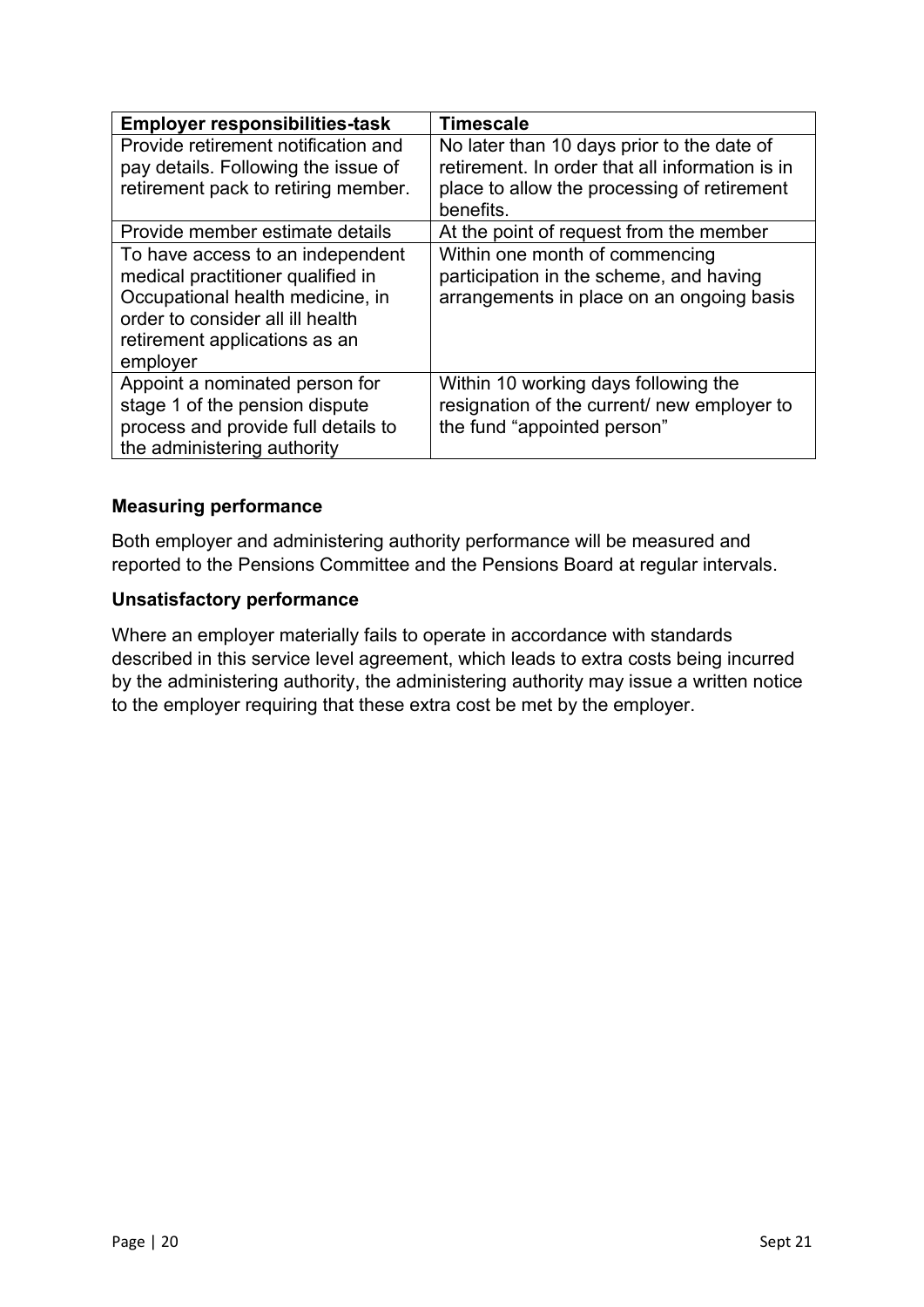## **Appendix B – Schedule of Charges**

| <b>Employer Activities</b>                                                                                                                                                                                                                  | <b>Reason for Charge</b>                                                                                                                                                                     | <b>Basis of Charge</b>                                                                                                                                                                                                               |
|---------------------------------------------------------------------------------------------------------------------------------------------------------------------------------------------------------------------------------------------|----------------------------------------------------------------------------------------------------------------------------------------------------------------------------------------------|--------------------------------------------------------------------------------------------------------------------------------------------------------------------------------------------------------------------------------------|
| Any overpayment made to a<br>member due to inaccurate<br>information provided by an<br>employer will be recovered from<br>employee, if the total overpaid is<br>more than £50.                                                              |                                                                                                                                                                                              | Actual amount overpaid (could<br>include Lump Sum and Pension)<br>+ admin charge based on the<br>following:<br>£37.00 Total per hour spent.<br>This may also include the cost of<br>other recovery actions (court and<br>legal fees) |
| Contributions to be paid anytime<br>but latest date by 17 <sup>th</sup><br>month.(weekends and bank<br>holidays on the last working day<br>before 17 <sup>th</sup> ).                                                                       | Due by 17th month-late<br>receipt of funds, plus<br>cost of additional time<br>spent chasing payment                                                                                         | Number of day's late interest<br>charged at base rate plus 1%.                                                                                                                                                                       |
| Monthly scheme employer<br>contribution return provided at the<br>latest by 17 <sup>th</sup> , errors on the return<br>i.e. employer/employee rate<br>deducted incorrectly, exception<br>reporting errors to be resolved<br>within 2 months | Due by 17 <sup>th</sup> month, any<br>additional work caused<br>by late receipt of<br>information, incorrect<br>information, incorrect<br>contributions.                                     | Failure to provide appropriate<br>information, resulting in<br>significant work will result in an<br>admin charged at £37.00 per<br>hour + VAT.                                                                                      |
| Change in member details to be<br>notified as per the administration<br>strategy for example:-<br>a. New Starters<br>b. Leavers<br>c. Material change in<br>pension records                                                                 |                                                                                                                                                                                              | Failure to provide appropriate<br>information, resulting in<br>significant work will result in an<br>admin charge at £37.00 per hour<br>+ VAT                                                                                        |
| Early leaver's information to be<br>notified as per the administration<br>strategy.                                                                                                                                                         |                                                                                                                                                                                              | Failure to provide correct<br>information on the appropriate<br>pension admin form, resulting in<br>significant work will result in an<br>admin charge at £37.00 per hour<br>+ VAT                                                   |
| <b>Retirement notifications</b>                                                                                                                                                                                                             | Due 10 working days<br>before last day of<br>employment unless the<br>reason for retirement is ill<br>health or redundancy -<br>additional work caused<br>by late receipt of<br>information. | Failure to provide appropriate<br>information, resulting in<br>significant work will result in an<br>admin charge at £37.00 per hour<br>+ Vat                                                                                        |